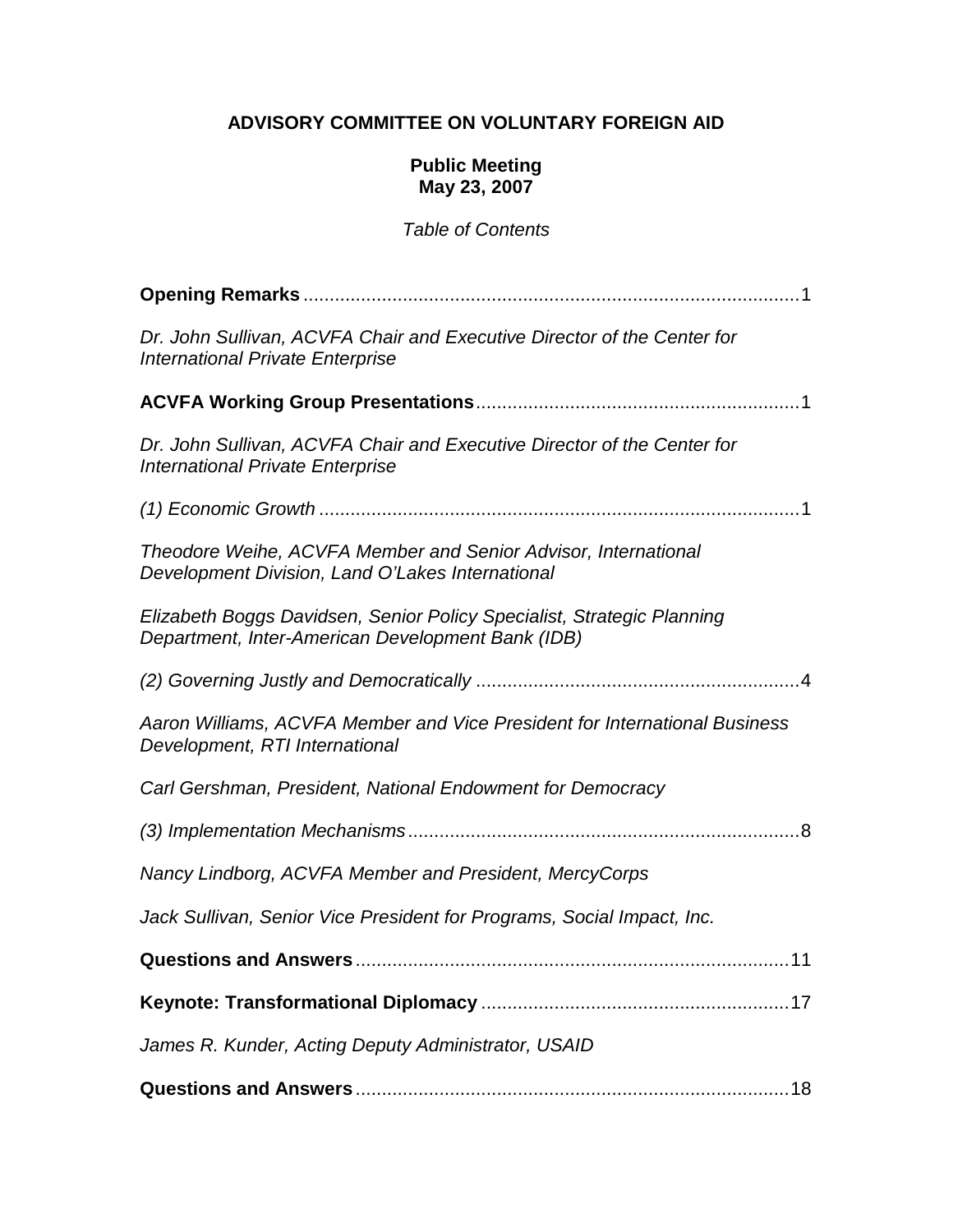| Presentation to Benjamin Homan, Former Chairman of ACVFA 20                                                                                          |
|------------------------------------------------------------------------------------------------------------------------------------------------------|
| James R. Kunder, Acting Deputy Administrator, USAID                                                                                                  |
| Benjamin Homan, former ACVFA Chairman and President, Food for the Hungry                                                                             |
|                                                                                                                                                      |
| The Honorable Christopher Ryan Henry, Principal Deputy Undersecretary of<br>Defense for Policy                                                       |
|                                                                                                                                                      |
|                                                                                                                                                      |
| Ambassador Robert Loftis, Senior Advisor for Security Negotiations and<br>Agreements, Bureau of Political Military Affairs, U.S. Department of State |
| Admiral Robert Moeller, Executive Director, AFRICOM Transition Team                                                                                  |
| Michael Hess, Assistant Administrator for Democracy, Conflict, and Humanitarian<br>Assistance, USAID                                                 |
| Wade Warren, Acting Deputy Assistant Administrator for Africa, USAID                                                                                 |
|                                                                                                                                                      |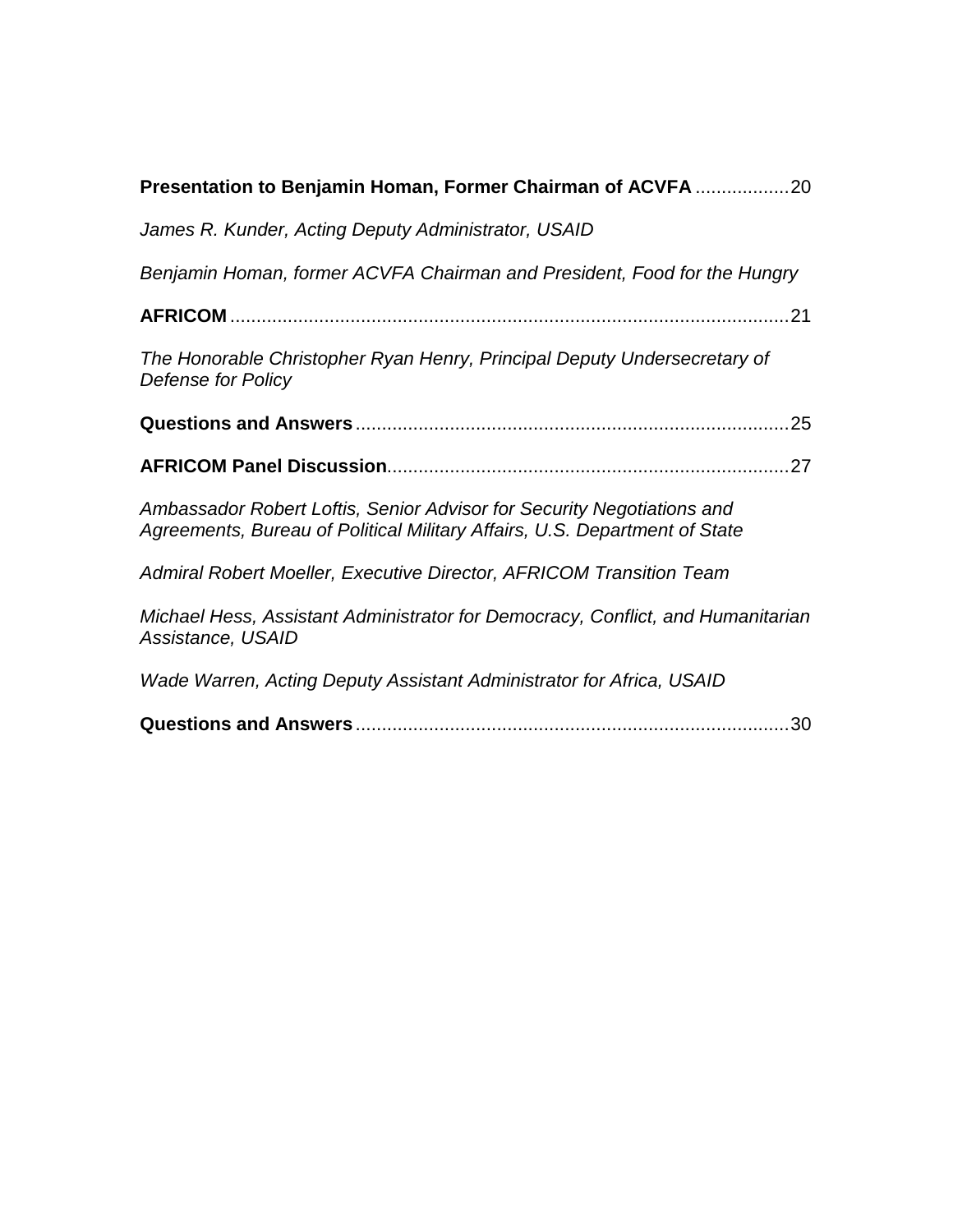# **OPENING REMARKS**

**Dr. John Sullivan,** ACVFA Chairman, welcomed attendees, reminding them to fill out evaluation forms at the end of the day. PowerPoint presentations made during the day's session are available on the ACVFA Web site (http://www.usaid.gov/about\_usaid/acvfa/). Sullivan asked speakers to identify themselves for the record, particularly to help the working groups revise their papers based on comments.

# **ACVFA WORKING GROUP PRESENTATIONS**

**Dr. John Sullivan,** ACVFA Chair and Executive Director of the Center for International Private Enterprise

At the request of USAID, over the last few months ACVFA has put together three working groups: (1) Economic Growth, (2) Governing Justly and Democratically, and (3) Implementation Mechanisms. The first two groups take their titles and purviews from the new Foreign Assistance Framework (available at http://www.state.gov/documents/organization/79748.pdf). These working groups have been meeting with USAID and others, and have composed short responses to the "F process" reforms (the effort to align USAID and State Department foreign assistance that resulted in the new Framework). The draft papers are available on the ACVFA Web site and have already attracted many public comments. Today a representative of each working group will summarize his or her group's draft, followed by a response from an expert outside the ACVFA community. Those responses, along with the comments of ACVFA Members and the general public, will help the working groups revise their drafts. Public discussion of the drafts will close on June 15, and final papers should be ready shortly thereafter.

## (1) Economic Growth

**Theodore Weihe,** ACVFA Member and Senior Advisor, International Development Division, Land O'Lakes International

As defined by the Foreign Assistance Framework, economic growth has three components: it must be rapid, broad-based, and sustainable. These terms are themselves defined in the Framework, but the working group feels the definitions could be sharpened.

First, rapid growth may not be possible, for example, when building the capabilities of public and private institutions.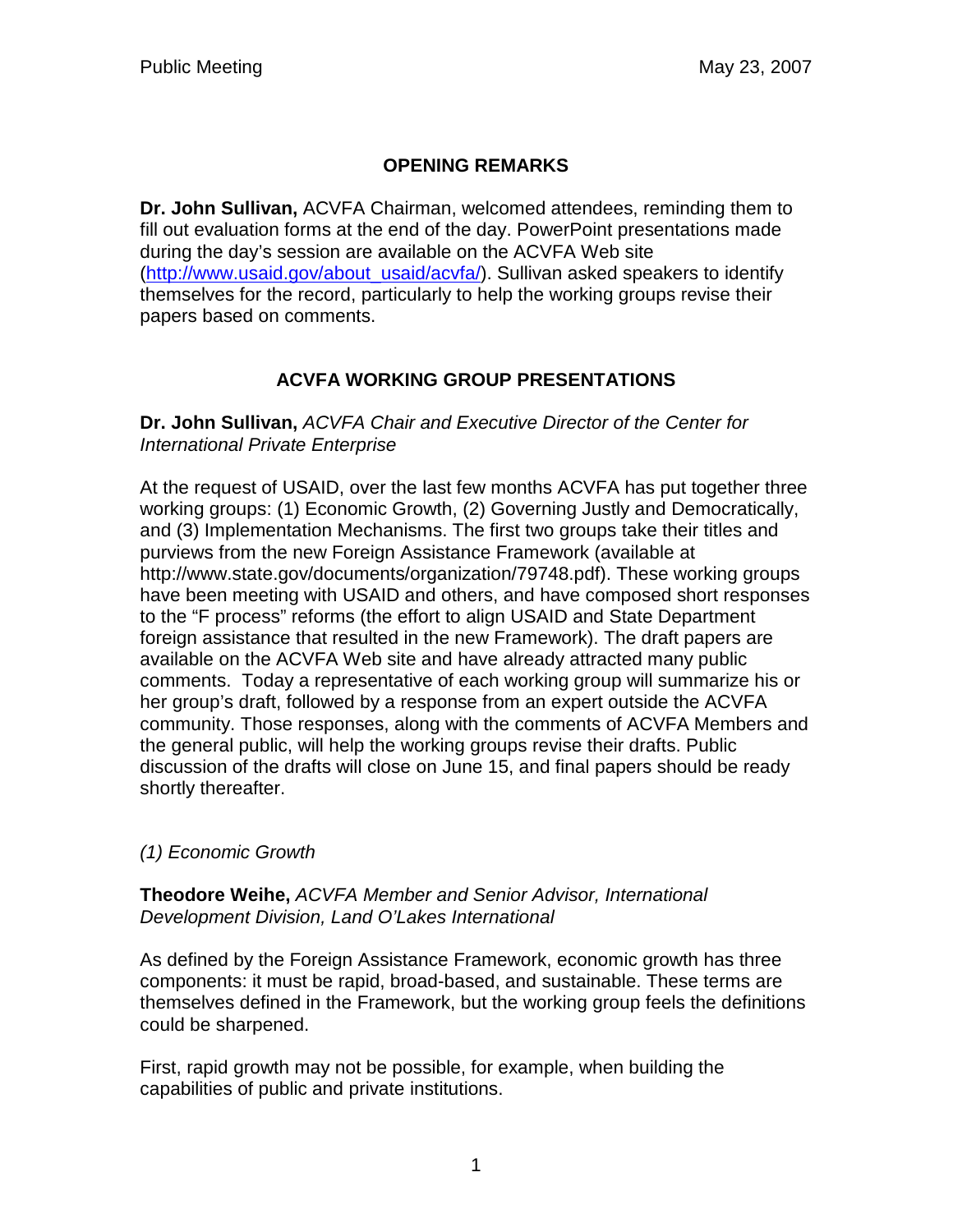In theory, broad-based programs include poverty alleviation. However, the working group would argue that many programs need to be narrowed in order to focus on the poor, especially the rural poor. A focus on the rural poor in turn requires emphasis on programs promoting stable crops, livestock, agrotourism, and rural small and medium-sized enterprises (SMEs) for domestic markets, rather than horticulture intended for export. Current efforts also support too many medium, and not enough small, entrepreneurs with potential for growth. The working group encourages more programs to address the "poverty penalty," under which those at the bottom of the economic pyramid pay more for basic needs and have difficulty obtaining credit and growing their businesses.

In the opinion of the working group, "sustainability" (meaning interventions producing lasting change) is a critical element, yet the Framework often seems to interpret it as support for long-lived advocacy organizations. USAID should focus instead on providers of business-support services to rural SMEs and the institutions to underpin economic growth. Special support should be provided to women entrepreneurs, since women make up a disproportionate number of the world's poor. Since USAID is trying to reduce rather than expand its scope of activities, it should not try to take up macroeconomic reforms; those are better left to the Treasury Department, the World Bank, and other multilateral groups.

Currently, many "competitiveness" programs use a cluster approach. The working group believes that clusters have not been successful. Instead, the working group suggests more focus on the entrepreneur, on firm-level assistance, and on sector-specific trade associations. Promoting trade associations would also correct the current reliance on top-down economic reform efforts conducted through technical assistance to governments, replacing it with bottom-up business advocacy. Business groups know best the enabling environment and corruption-free supportive institutions they need.

USAID's economic development approaches are also not adequately tailored to individual countries, in the view of the working group. If one purpose of the Framework was to distinguish among different categories of nations, there should be evidence of a difference between programs in very poor countries and those in more prosperous states, but that is not the case. Too many programs focus on exports and larger firms that are able to obtain investment. Too few filter down to lower-income people.

This is in part because USAID is too reliant on large contracts to a shrinking number of large organizations, which yields programs that are methodologically similar. Smaller private voluntary organizations (PVOs) and cooperatives with local knowledge become less competitive and USAID loses a valuable resource. Further, the working group believes USAID's contractor requirements overemphasize academic degrees and knowledge of USAID's idiosyncrasies, and underemphasize practical business experience.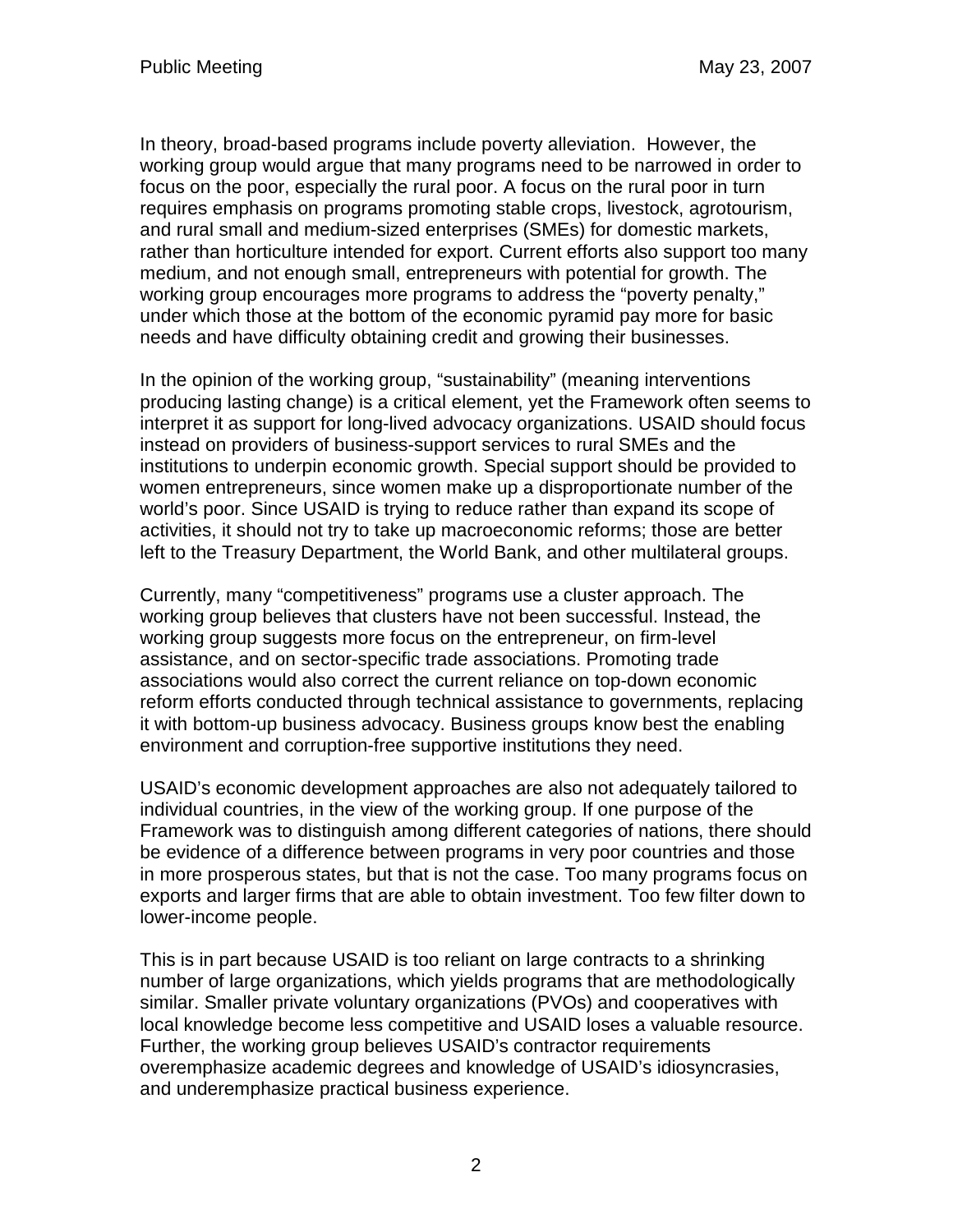In countries emerging from authoritarian regimes and conflict (what the Framework calls "rebuilding states") the working group argues that USAID does not fully understand how elites and warlords manage the economy in ways that maintain their monopolies on power. These groups benefit from conflict, and USAID does not have successful models for how to "democratize" economic development programs. The working group suggests more work on linking economic growth and democracy programs.

Finally, the working group believes that USAID should place much more emphasis on employment opportunities for the young than it currently does, to help deal with the youth bulge entering the worldwide workforce in the next 10 years.

#### Response:

#### **Elizabeth Boggs Davidsen,** Senior Policy Specialist, Strategic Planning Department, Inter-American Development Bank (IDB)

The Opportunities for the Majority (OM) Initiative is a new office at the IDB that functions as an incubator for private sector, market-based solutions to alleviate poverty. In June, 2006 the IDB held an international conference called "Building Opportunities for the Majority" to showcase a number of successful business-led and collaborative approaches to poverty alleviation from Latin America and the rest of the world. To design the OM Initiative and prepare for the conference, the IDB commissioned the World Resources Institute and the Institute of Liberty and Democracy to conduct research to determine the dimensions and characteristics of the "majority" in Latin America and the Caribbean (LAC), as well as barriers or impediments to development. From this mapping exercise, the IDB defines the "majority" in LAC as 70 percent of the region's population, comprising 360 million people with annual earnings of \$3,260 or less. The IDB has calculated that the majority, or "bottom of the pyramid" (BOP) represents a huge untapped market with \$509 billion in purchasing power. Many companies want to access this market but are held back by traditional misperceptions that the poor don't pay or don't value quality or technology. In fact, most consumers and producers in these markets have very few choices and are subject to traditional local monopolies, leading to a poverty penalty—they pay more for access to basic services and products.

The IDB's mission has always been poverty alleviation. What is new about the OM Initiative is that it seeks to engage low-income communities together with private businesses in the development of quality products and services, the creation of jobs, and the integration of the majority into the productive sector. In other words it seeks business-led approaches to problems that have typically been the purview of sovereign nations. These private-sector strategies can lower prices, raise quality, increase access, and create jobs. It is a small initiative so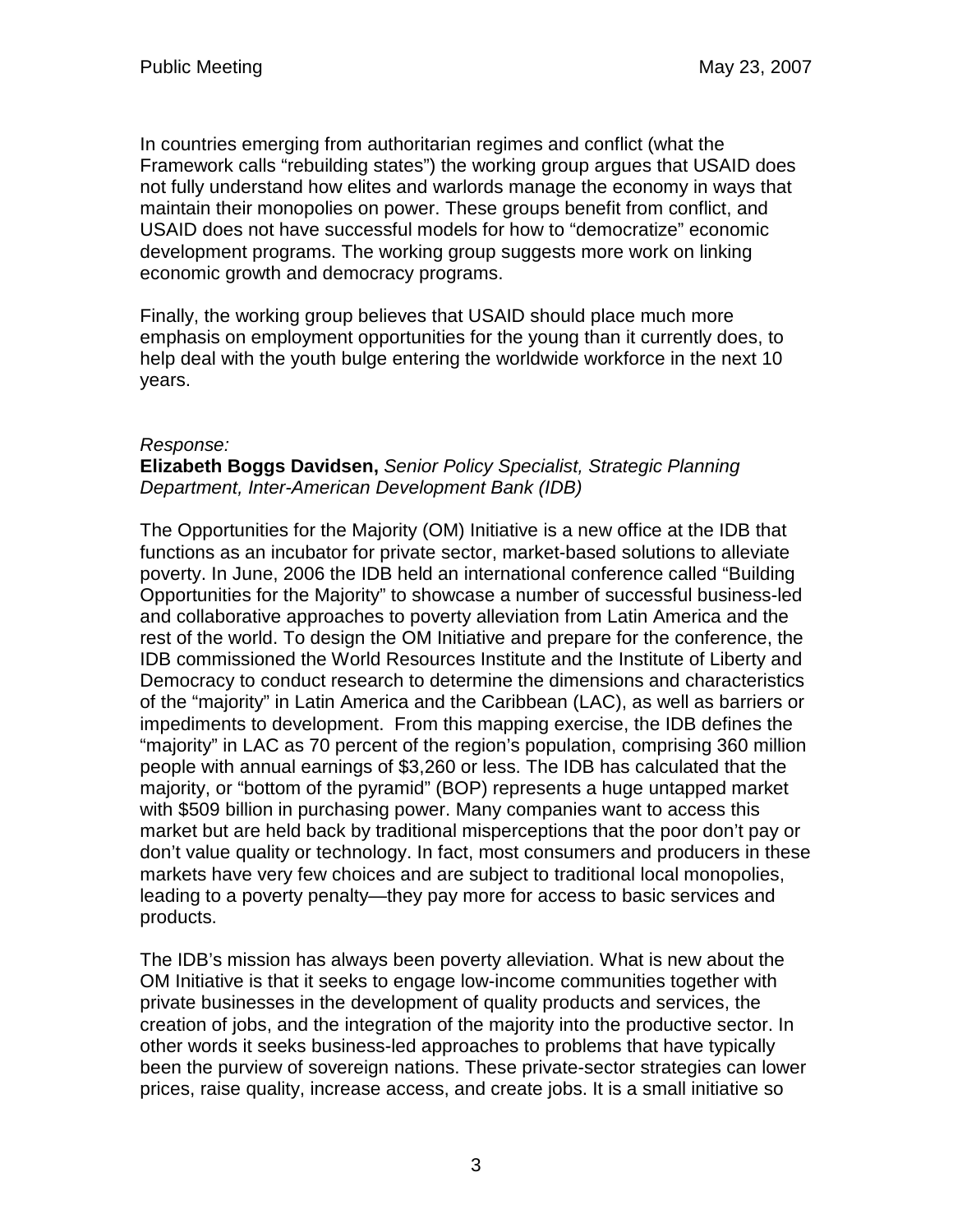far, but the Opportunities for the Majority office expects that within three or four years it will be a mainstream activity at the IDB. The Initiative calls for an intensified and more focused effort by the Bank to promote services aimed at the poor that can serve as ladders out of the poverty trap. This is the right time for an initiative like OM. Governments are seeking to create public-private partnerships; investors are searching for innovative, profitable, and expanding opportunities to serve the poor; and corporations large and small are beginning to offer betterquality goods and services to low-income markets.

Already, across the IDB's lines of business this new awareness of a large BOP market is leading to new approaches. Some new models involve innovations in products or processes; others create supply, distribution, and marketing channels that build on these local relationships; still others attempt "co-creation," where value is jointly developed among various consumers and producers, distributors, and suppliers. The best known are in the areas of microfinance and cellular technology. In Venezuela the IDB is considering supporting a program to offer prepaid medical insurance to low-income people; in Mexico it works with a company that aims to channel remittances into housing and building supplies. In the coming years the IDB will continue to support a variety of models and learn from all of them.

## (2) Governing Justly and Democratically

### **Aaron Williams,** ACVFA Member and Vice President for International Business Development, RTI International

The Foreign Assistance Framework defines the goal of governing justly and democratically as "promoting and strengthening effective democracies by moving recipient states along a continuum toward democratic consolidation." All will recognize that there is not a single trajectory that applies to all countries or categories of countries, nor is the trajectory always linear.

Despite the Framework's focus on strategic coherence, the working group is concerned about the compartmentalization it sees among programs. One cannot intervene in any one development area in isolation. Economic growth, improvements in education, and gender integration, for example, are all clearly linked to democracy building.

USAID's poverty reduction goal is consistent with the Agency's long history of serving the poor. The working group does believe it is important, however, that a clear distinction be made between the core elements of a Democracy and Governance project and one whose primary focus is addressing the social needs of beneficiaries.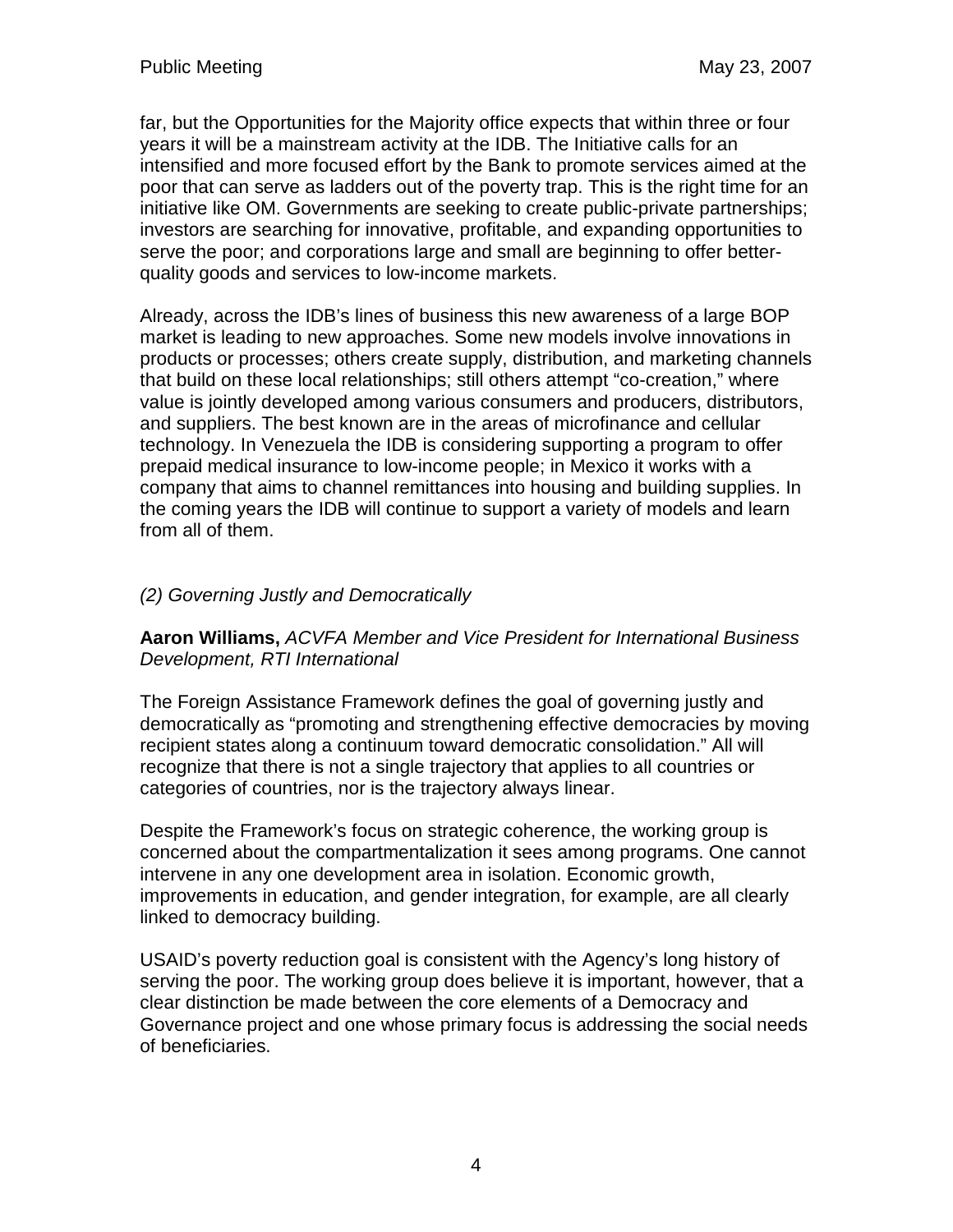Currently the framework recognizes crosscutting functions such as "program design and learning" and "personnel." While programs must be tailored to country-specific circumstances, USAID should consider how to promote those essential governance priorities that should apply across every country, such as gender equality and combating corruption. It is widely understood that the effectiveness of aid in all sectors depends on efforts such as improving citizen access to information, making procurement processes more transparent, and enhancing citizens' abilities to monitor their government's activities.

A fundamental element of every USAID governance program should be coordination with other donors working in the field. Experience in the field shows that recipient governments have difficulty fulfilling the sometimes different or overlapping requirements for governance programming and reporting of donors working in their countries. While USAID may address this issue on an ad hoc basis, the Framework should spell out the Agency's commitment to gathering information about other donor activities and working to ensure complementary programming.

The Foreign Assistance Standardized Program Structure does not consider the private sector a part of civil society. The working group argues that at least some elements of the private sector should be recognized as such, proposing a new Program Sub-Element 2.4.1.6, "Business Associations and the Private Sector": "Develop and strengthen independent and democratic business associations and other private sector and professional (e.g., lawyers, accountants, engineers) organizations to promote transparent policymaking, strengthen accountability and governance, and improve standards of living."

The Framework contains almost no mention of women's critical role in democracy building and good governance. More emphasis is needed on genderfocused strategies and the Agency-wide use of gender analysis in strategic planning. Gender should be seen as a crosscutting issue, one considered in all program areas, with appropriate indicators.

In countries emerging from authoritarian regimes and conflict, the dismantling of repressive institutions often increases, rather than decreases, instability in the short term. The working group is concerned that the Framework is overly optimistic about the use of standard approaches in the rebuilding process. USAID and other donors can play an important role in providing support to reformers, but national actors must lead and manage the reestablishment of the social pact that underpins stability.

In addition to the structural changes needed to govern justly and democratically, USAID must pay attention to the policy-making process in democratic systems. Inclusive policies that recognize the roles and responsibilities of the full range of societal actors—government, nongovernmental organizations (NGOs), the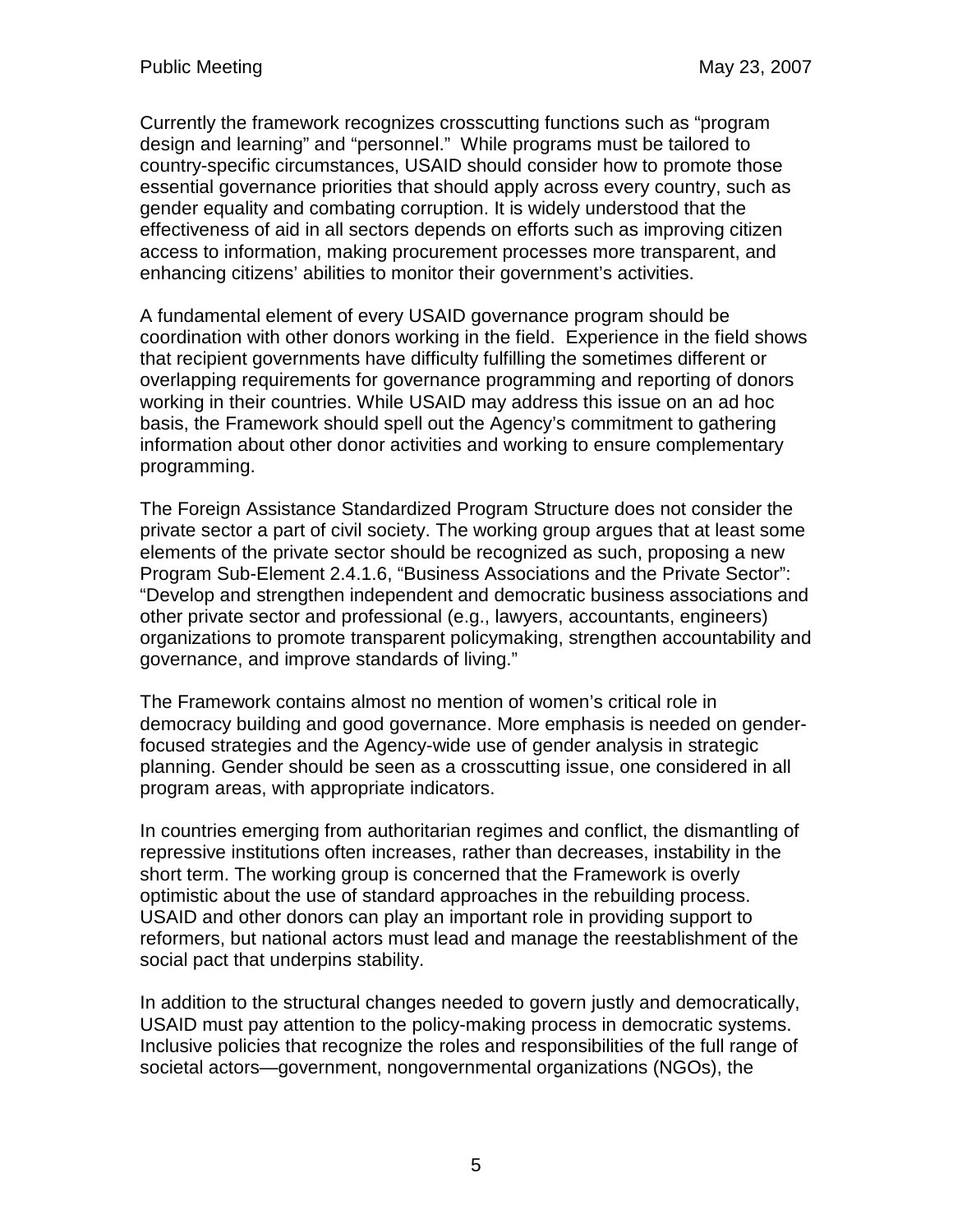private sector, labor, and civil society—contribute significantly to stability, effective service delivery, and legitimacy.

The working group's paper was a team effort, with contributions from Nancy Zucker Boswell, Managing Director of Transparency International USA; Michael Allen, Special Assistant to the Vice President on Government and External Relations at the National Endowment for Democracy (NED); Lorne Craner, President of the International Republican Institute (IRI); Elise Fiber Smith, Senior Policy Advisor on Gender for Winrock International; and John Sullivan, Chairman of ACVFA.

### Response:

### **Carl Gershman,** President, National Endowment for Democracy

The Foreign Assistance Framework is unfortunately too template-driven, without any feeling for political context. It is distinctly technocratic, presenting its goals as if the promotion of democracy were not a contested political enterprise.

This may be a legacy of 1989 and the third wave of democratization, when USAID entered the field of democracy building. At that time it was generally thought that democracy was progressing everywhere, and the only question was how best to consolidate its gains. The Framework seems to have inherited this idea of democracy consolidation.

But even then these ideas were controversial. The National Endowment for Democracy (NED) published an article in the Journal of Democracy in April 1996 ("Toward Consolidated Democracies," by Juan J.Linz and Alfred Stepan) discussing five conditions for consolidated democracy: political society, civil society, economic society, a confident governing bureaucracy, and a rule-of-law state. But the authors also talked about the problems of ethnic clashes in multinational states and what they called "simultaneous economic and political reform" such as was occurring in Russia and Poland at the time: economic reforms that were underway created problems for political reform.

Today, the obstacles to democracy are very different. If USAID entered the field during the third wave of democratization, we now find ourselves in the third reverse wave of democratization.

- Countries such as Russia and Venezuela are backsliding. Even as democracy is eroding in these countries, however, they still try to operate within the forms of democracy and call themselves democracies.
- In a backlash against democracy promotion and responding to the Orange Revolution and other factors, some governments are seeking to crush NGOs, eliminate political opposition, create phony NGOs, cut off international assistance, and make it difficult for international democracypromotion organizations to operate in their countries.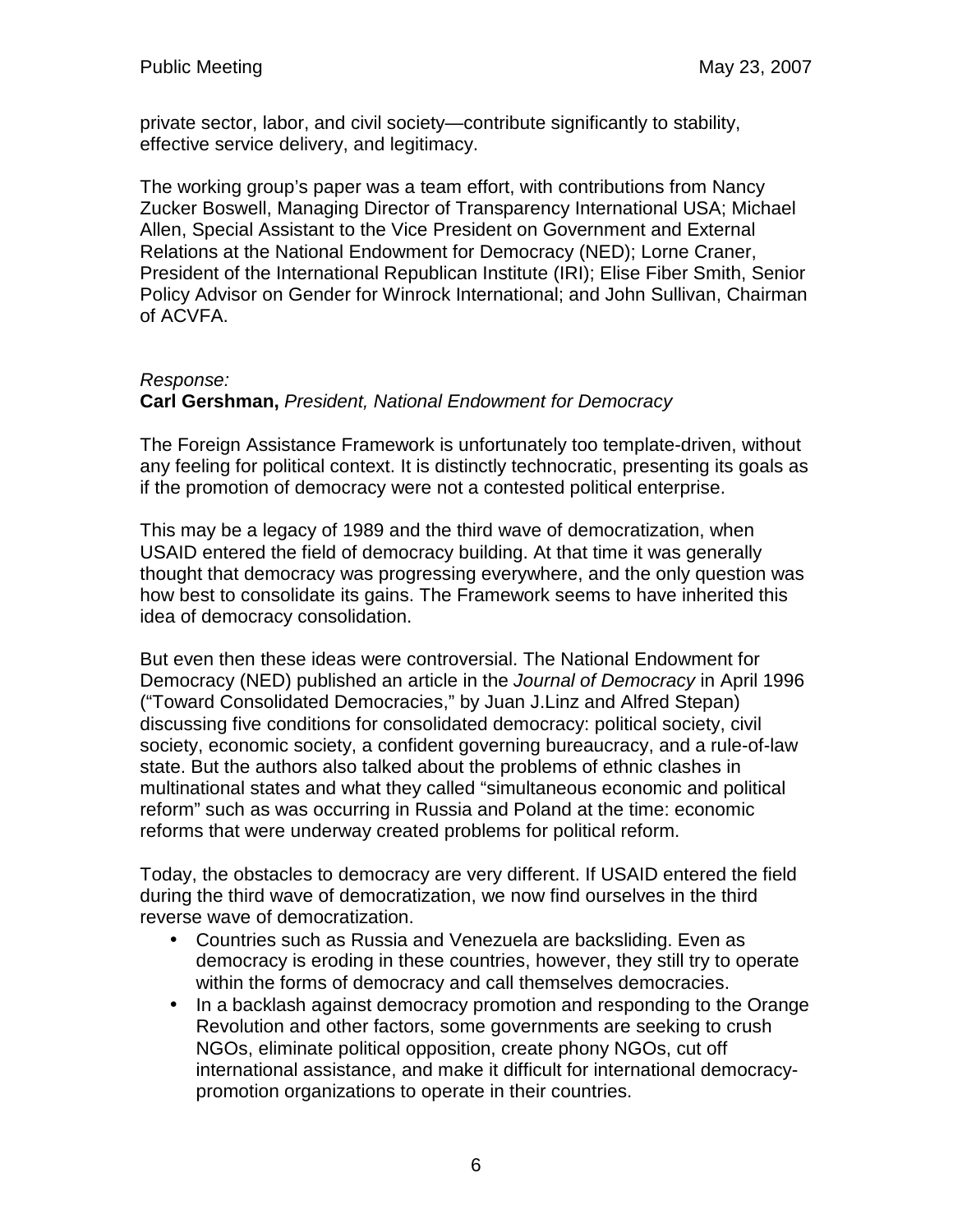- Democracy promoters must contend with the impact of high oil prices and of towering antidemocratic demagogues in Venezuela, Iran, and Russia.
- China has risen as both a country that supports antidemocratic governments and an alternative, nondemocratic model for development.
- Islamist opposition movements in the Middle East marginalize democrats and are used as an excuse by authoritarian governments to justify their own hold on power as the best way to hold off what they call the Islamist threat. The threat of terrorism has also given autocrats an excuse to crack down on their populations at the same time as it has given democratic states a reason to make common cause with them.
- Finally many new democracies are not performing well for their people. They are often corrupt and incompetent. In Latin America, for example, this has encouraged the rise of populists.

The Framework recognizes none of this context.

The paper also seems to be driven by Washington, not by the realities of activists on the ground in countries. It talks of devolving foreign-assistance decision making to missions, but even this raises the issue of whether the Framework will privilege bilateral programs at the expense of thematic or interregional ones. The most fundamental problem, however, is that democracy cannot be driven from the outside, it must arise from within.

The Framework appears to aim to move countries along a trajectory from one of its categories to another. This underestimates the possibilities in some countries that may now appear to have no prospects for democracy. When the Moscow-Helsinki group was created in 1976, for example, there seemed to be no hope for democracy in the Soviet Union. If one demanded realistic evidence that a country might be ready to transform, one might end up never investing in places like Burma, which would dismay many in Congress and contradict the President's own focus on the country.

The Framework is primarily a governmental one. The very title—"Governing Justly and Democratically"—suggests a primary focus on working with governments to help them improve their performance. That may lead to a good division of labor between USAID and the NED, which is oriented toward NGOs. The problem, though, is in the Framework's categories. The NED has its own categories: opening up dictatorships, dealing with backsliding semiauthoritarians, dealing with problems of performance and success in emerging democracies, and rebuilding in postconflict countries. The Framework's categories seem oriented toward the last two of these: emerging democracies and rebuilding countries. USAID does not appear to have strong plans for what it calls "Restricted Countries" and the NED would call dictatorships and backsliding countries. This may lead to another fruitful division of labor between USAID and the NED, which is not part of the F Process reforms.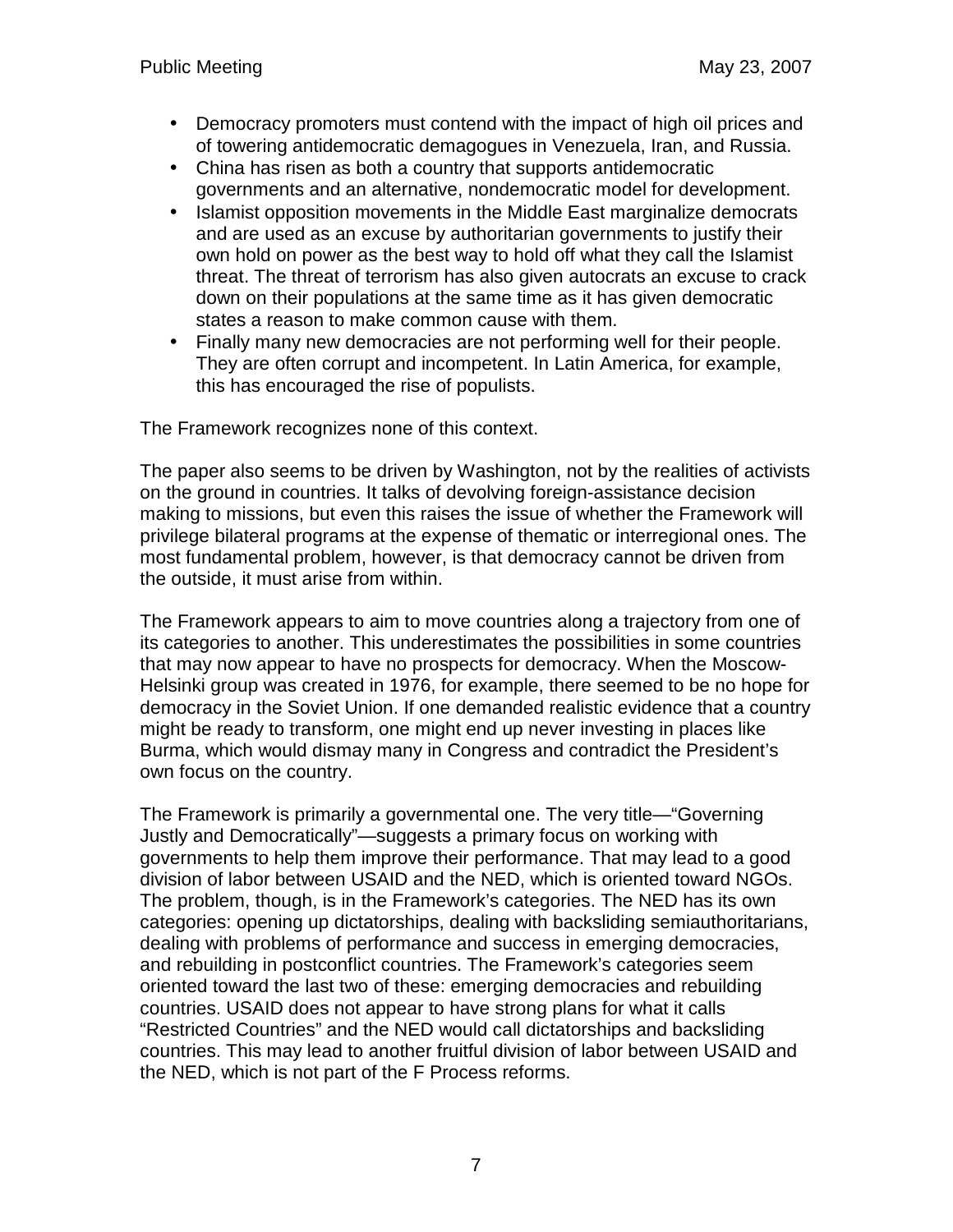Some areas have not received enough attention. The working group's paper rightly argues that the private sector should be included in civil society. The Framework also does not pay enough attention to minority rights and religious rights.

Finally, the Framework neglects the area of free media. Media deserves a category of its own, not merely a subcategory of civil society. It is no less important in the democratization process than good government, civil society, and political competition. Edmund Burke, speaking before Parliament, once noted the three estates of Parliament—the aristocracy, the church, and the Commons—and then, looking up at the press gallery, said "Yonder sits the Fourth Estate, and they are more important than them all." More recently the Fourth Estate has been understood as a check on the three branches of the state: the executive, legislative, and judiciary. As Jefferson once said when asked to decide between government without newspapers or newspapers without government, "I should not hesitate for a moment to prefer the latter."

The benefits of free media affect many of USAID's concerns: holding governments accountable, transparency, and economic transactions crucial for economic and social development. Media is often supported simply to facilitate other objectives, such as conflict resolution or public health education. It should be supported in and of itself. It is necessary for peace and security, conflict resolution, and facilitating communication among governments, civil society, and the public. As Amartya Sen has pointed out, substantial famine has never occurred in any independent, democratic country with a relatively free press, because the media can alert the country and the world to the problem.

### (3) Implementation Mechanisms

### **Nancy Lindborg,** ACVFA Member and President, MercyCorps

Two recent trends in USAID's implementation mechanisms are of concern to the working group: a shift toward the selection of acquisition mechanisms (contracts) and away from assistance mechanisms (cooperative agreements and grants); and the increased use of "bundling," in which multisectoral program components are combined in omnibus Requests for Proposals (RFPs) and Requests for Applications (RFAs). The latter is accompanied by an increased reliance on Indefinite Quantity Contracts (IQCs).

#### Acquisition vs. Assistance Mechanisms

The Federal Grant and Cooperative Agreement Act of 1978 defined implementation in terms of the purpose of the award and the relationship created between the U.S. government and the award recipient. Acquisition mechanisms are those intended to "acquire by purchase, lease, or barter property or service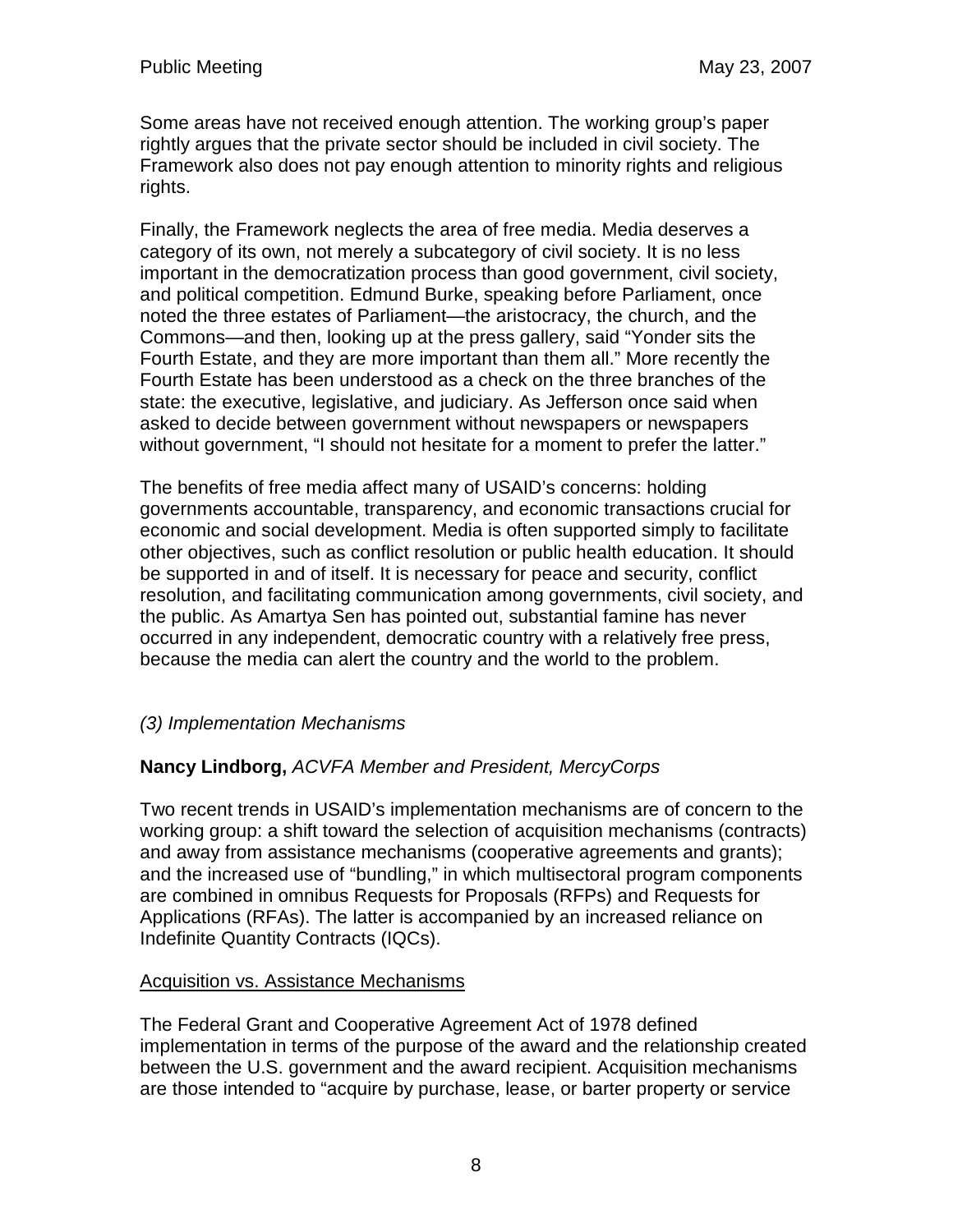for the direct benefit of the U.S. government," whereas assistance mechanisms are those intended to "transfer a thing of value to the recipient to carry out a public purpose of support or stimulation authorized by a law of the United States." The working group sees an inherent logic flowing from this legislation, a degree of separation attained through the assistance mechanism not present in the acquisition mechanism.

Yet Automated Directives System (ADS) note 304, the guidance note given to USAID procurement officers, suggests that no particular activities are better suited for one type of instrument over the other. The working group recommends that USAID give more thought to which instrument is preferred in a given situation, and that ACVFA designate a new working group to assemble a detailed list of programs exclusively appropriate for each mechanism. In addition, the working group recommends that USAID:

- Revisit and revise sections of ADS 303 and 304 to ensure compliance with the Federal Grant and Cooperative Agreement Act
- Provide additional training to mission-based staff on the appropriate use of assistance and acquisition mechanisms
- Compile a "lessons learned" document for USAID contracting and agreement officers
- Explore the efforts of other federal agencies, and identify and adapt best practices
- Be cautious of recent trends to manage grants and cooperative agreements like contracts, and avoid the "contract-like" management of assistance awards

The working group also recommends better compilation of clear data about current trends in contracting, to be shared regularly with ACVFA and the general public.

### "Bundling" of Multisectoral Program Components

USAID has turned to "bundling" because of a perceived benefit of management efficiencies. As the Agency has struggled with a reduced budget for operating expenses, it has tried to get the most from a limited pool of overworked procurement officers. Yet the working group feels the practice of "bundling" creates unnatural partnerships, leads to potential conflicts of interest even within sectors, and gathers complicated lines of communication all through a single contractor.

At the same time, USAID has increased its use of IQCs, limiting its pool of partners, expertise, and ideas. The Agency will give work to an organization inexperienced in a given area simply because it holds an IQC, rather than enabling organizations with long experience in a country to continue to participate.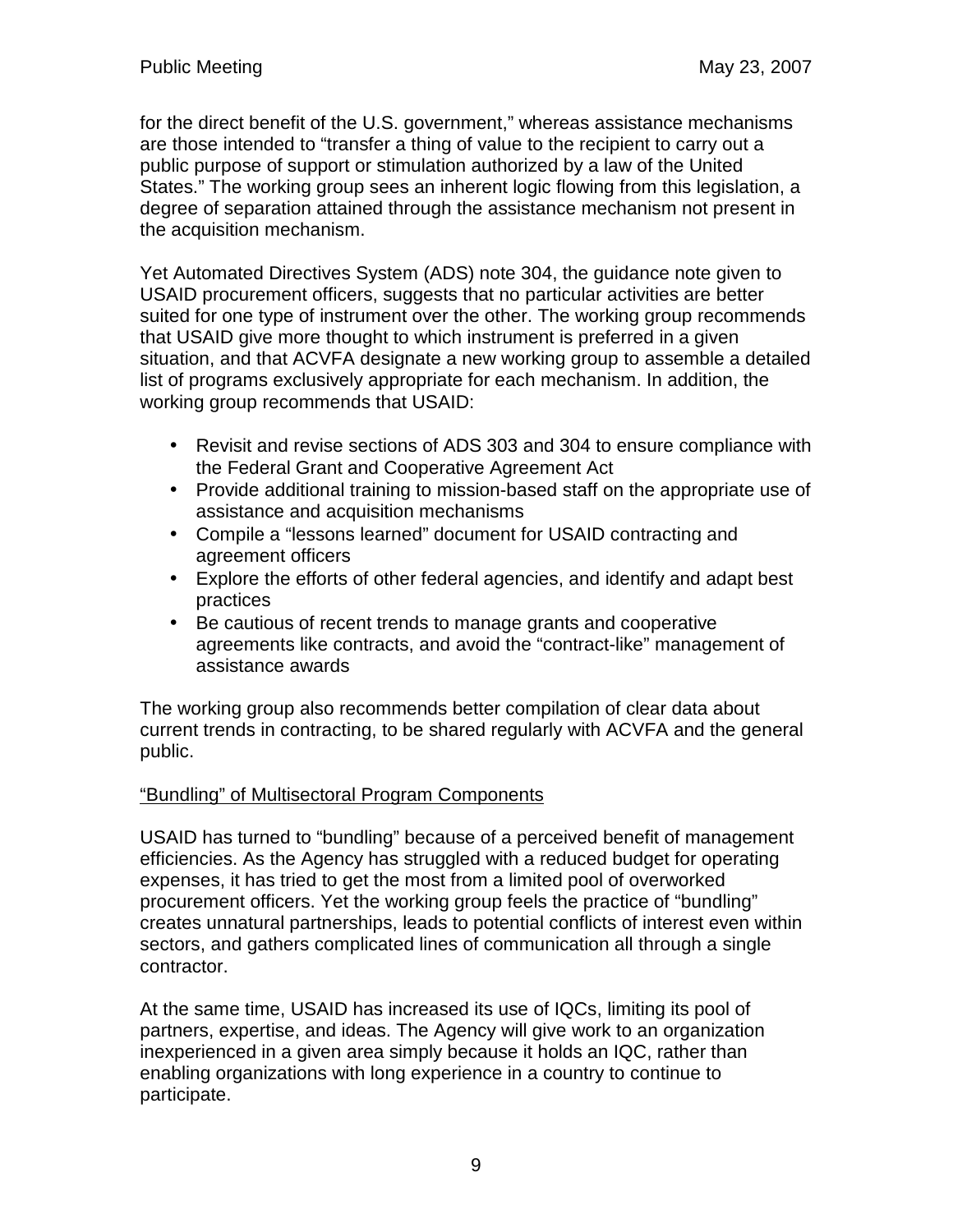The working group recommends that USAID:

- Commission a qualitative and quantitative study of the bundling phenomenon, to examine cost efficiencies and impact on the quality of development programs
- Highlight and encourage the best practice of posting draft RFAs/RFPs for comment so that bundling concerns can be raised with mission personnel
- Ensure sufficient operating-expense budgets to foster effective development practices

The working group included Ken Wollack, President of the National Democratic Institute; Nancy Aossey, President and CEO of International Medical Corps; George Ward, Senior Vice President of World Vision; Samuel Worthington, President and CEO of InterAction; and Constantine Triantafilou, Executive Director and CEO of International Orthodox Christian Charities.

## Response:

**Jack Sullivan,** Senior Vice President for Programs, Social Impact, Inc.

As the British say, "Different horses for different courses." In other words, the purpose of a USAID activity should affect how it is contracted. The ADS guidance note suggestion that no activities are better suited for one type of instrument than another is plainly mindless.

The working group report seems to say that all or most democracy projects should go to NGOs such as the National Democratic Institute (NDI), the IRI, the AFL-CIO Solidarity Center, or others. Each of those groups openly says it has its own foreign policy. But they all take taxpayer money, and the custodian of that money—the U.S. government—already has a foreign policy, be it misguided or not. Contractors do not have a foreign policy. The State Department and USAID may well find it more convenient, therefore, to work with them.

That is not to say that USAID does not sometimes fail to distinguish the most effective contracting mechanism. Right now, a USAID procurement is in the works for a multimillion-dollar program of road building in Afghanistan. Several American companies have been building roads in Afghanistan for some years; they will not be able to bid as a prime contractor because the procurement is to be issued as a cooperative agreement, meaning it will go to an NGO. Road companies can be subcontractors and take a profit, but the prime contractor must be an NGO, and the initial document from USAID suggests that the NGO might make a financial contribution to the contract. This is absurd. The winning NGO clearly must subcontract to a road-building company, and it is unclear whether it will be able to undertake the huge management responsibility the project will entail in highly difficult circumstances.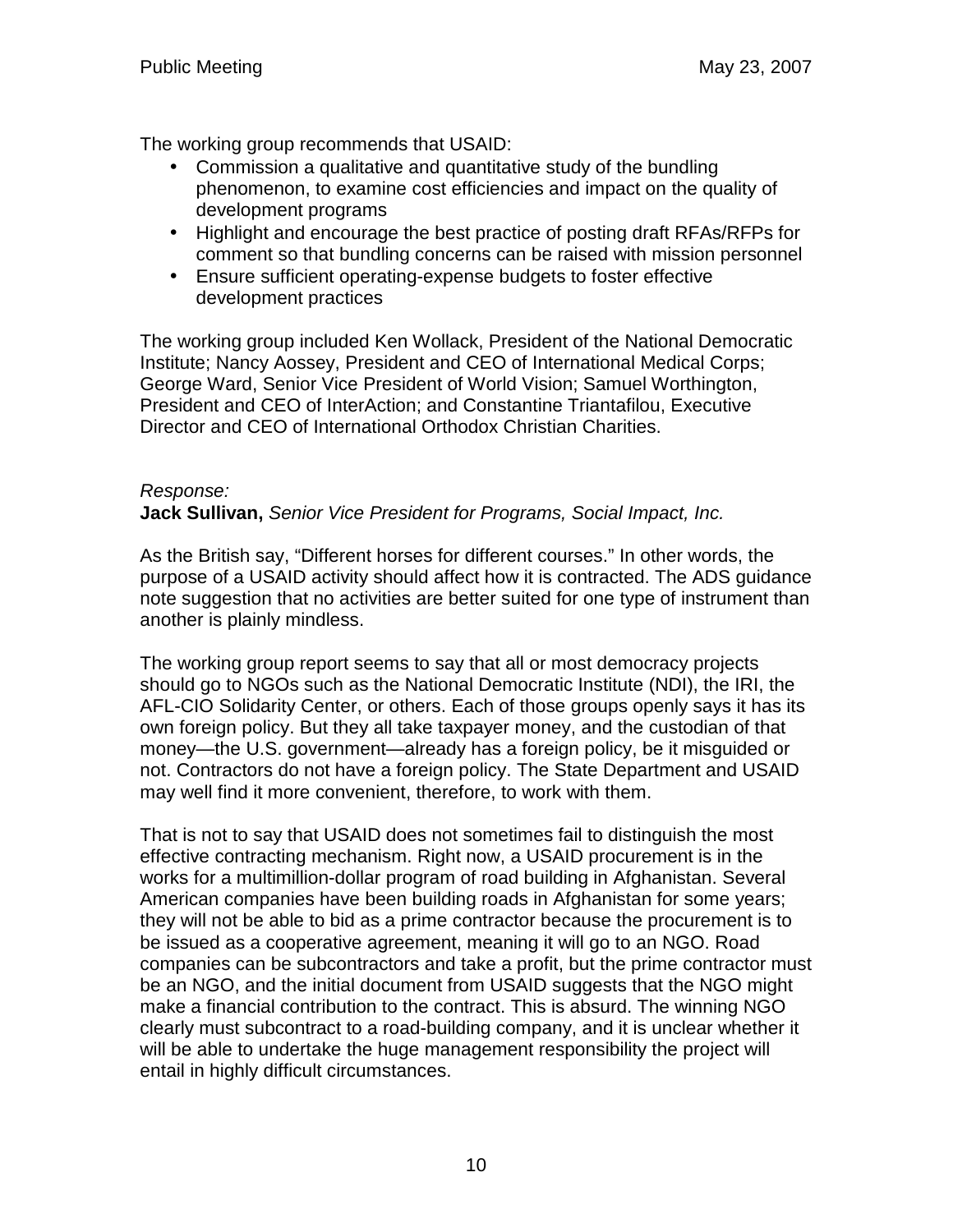The working group report calls for more USAID contracting officers. It would be enough to have smarter, more energetic ones, people who understand something about "different horses for different courses." We all—NGOs, contractors, and taxpayers—would be better off.

### **Questions and Answers**

**William Reese,** ACVFA Member, commented that IDB's message of "opportunities for the majority" struck the right note. "Cutting poverty in half" does not resonate the same way. "Opportunity" means giving kids an opportunity to go to school, giving workers an opportunity in the economy, allowing poor people to aspire.

**Stephen Moseley,** ACVFA Member, asked how one might engender adequate attention to microenterprise without a healthy emphasis on training.

**Mr. Weihe** said that the Economic Growth working group struggled with the question of microenterprise. It recognizes that microenterprise is a good mechanism for reaching poor people, but the category was supposed to be economic growth. Microenterprise helps poor people but is not a good growth mechanism; microenterprises rarely grow into employment-generating SMEs. The group decided that USAID puts adequate emphasis on microenterprise but not enough on SMEs with the potential to grow and employ many rural people. There are ideologues in the microenterprise field who believe that training cannot be offered at all because the enterprises themselves are too varied. It is a valid concern, however, that USAID resources may be directed away from training programs to economic growth investment. On the other hand, there are real problems with using resources for training rather than loans when resources are limited.

**Ms. Davidsen** said that much of the IDB's training in microenterprise is in microfinance, trying to help those lenders grow into regulated institutions.

**Mr. Moseley** asked about the role in democracy promotion of grassroots participation through the Internet.

**Mr. Gershman** replied that the Internet is a rapidly developing mechanism that makes it possible to reach dissidents in backsliding or restricted countries, which was never possible in the 1970s and 1980s. It can do so even though, for example, China employs 30,000 Internet censors.

Mr. Gershman noted that the NED does not have its own foreign policy. It is a bipartisan organization supporting democratic institutions that are viewed by Congress and the administration as furthering the national interest. The NED does not fund the AFL-CIO; it funds the Solidarity Center to promote democracy.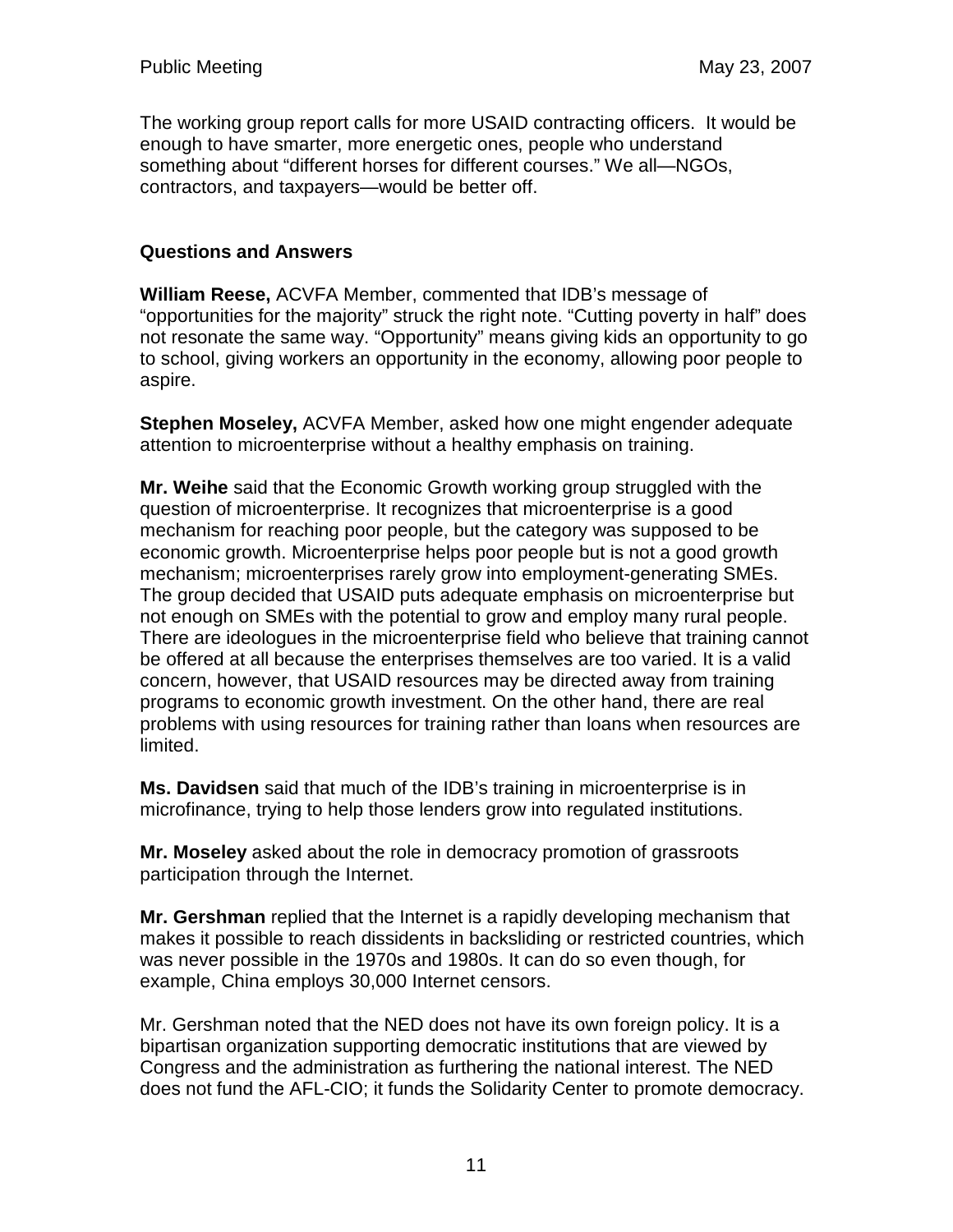When one supports democracy one supports activists on the ground, not to advance one's own objectives or those of the United States, but the activists'. If one's work is seen as making them pawns of the United States, it undermines the effort. Activists must be supported because what they do is consistent with America's fundamental national values, not because they are instruments of American foreign policy.

**Mr. Sullivan** of Social Impact said that people from both NDI and the Solidarity Center have told him, in exactly those terms, that they do have their own foreign policy. It came up in the context of being asked by USAID to do things contrary to their policies. By contrast, while a contractor may decide not to work in a given country because of safety concerns, no private firm will turn down a contract because an activity is contrary to its beliefs.

**John Sullivan,** ACVFA Chairman, said that there is a tension between the contracting mechanism and the mission-driven organization. The Center for International Private Enterprise (CIPE) does not have its own foreign policy; a 501(c)3 NGO is not allowed to take positions on U.S. foreign policy, although the U.S. Chamber of Commerce might. That distinction probably applies to the relationship between the Solidarity Center and the AFL-CIO.

Some programs funded by USAID should not bear a USAID logo: ballot security, for example, or election observation. In these areas it is important to preserve distance from official government operations. There are times when the U.S. government will want to use a *grant* mechanism in order to be able to say, "We are supporting indigenous organizations carrying out their own operations."

NGOs tend to be mission-driven, whereas contracting organizations are clientdriven. There is nothing wrong with serving client interests. There are times when each is appropriate.

**Mr. Moseley** said that one of the problems with IQCs is that they make it harder to sustain institutions and preserve institutional knowledge. NGOs and private contractors alike face the problem of carrying over what they have learned from one project to the next. With IQCs the federal government makes no investment in such preservation, and that has been a great loss to the community over the last decade and a half, because only the largest organizations survive; the smallest can't sustain themselves.

**Ms. Lindborg** said that the difference between a contracting services agreement and a grant is the degree to which the activities are intended to serve the interests of the U.S. government. That distinction may deserve more clarification, because it goes to the heart of development philosophies. One must support the aspirations and goals of the residents of a country, rather than advancing the goals of the United States. At the same time, those in the development community should make it clear that this approach is ultimately in America's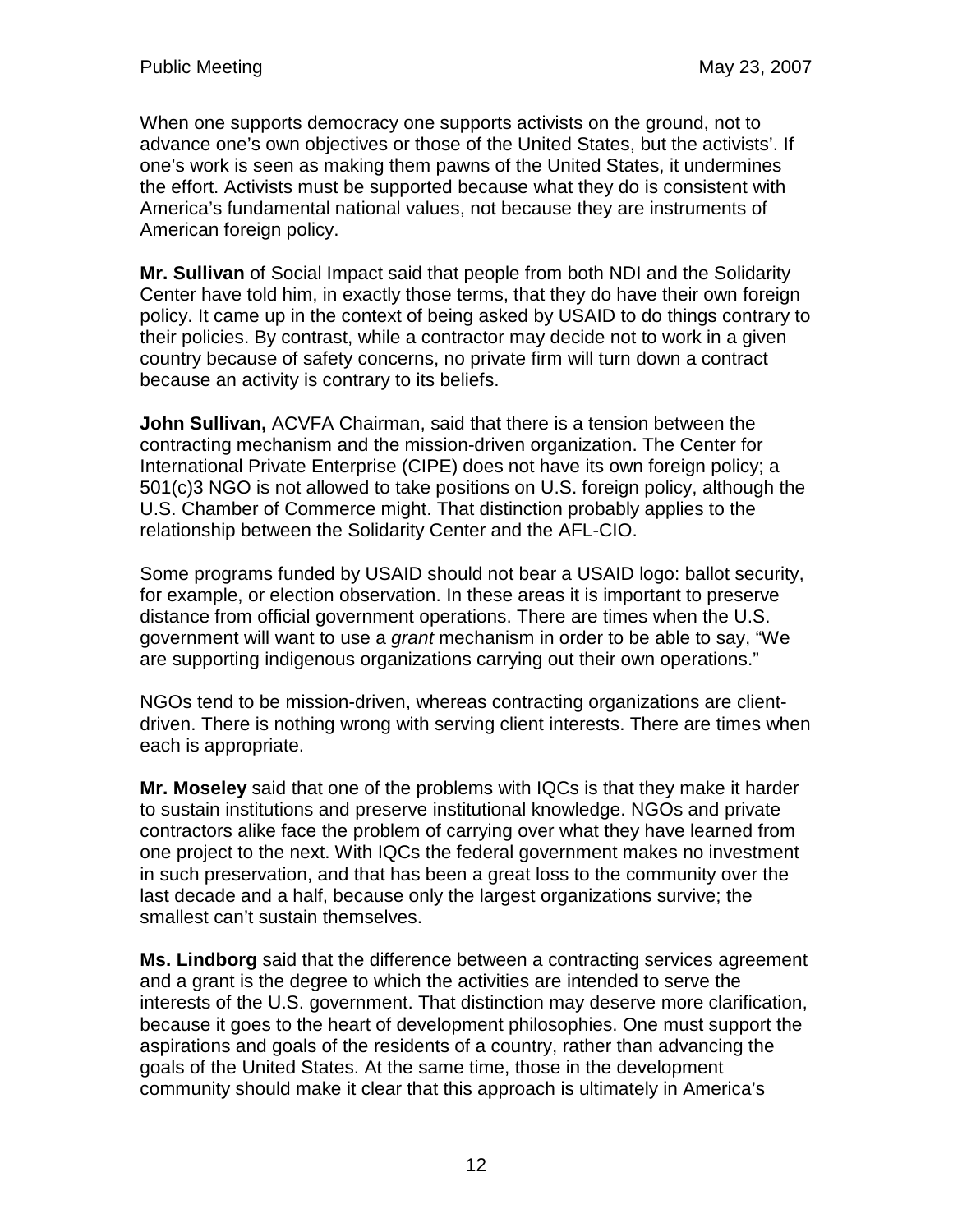interest. In the drive for management efficiencies, leading to larger bundled programs and an increased use of IQCs, USAID is losing its ability to support other countries' priorities, at the same time as it loses the depth and breadth of the field's experience.

**Mr. Sullivan** of Social Impact agreed that IQCs don't allow for the accumulation of knowledge. They are episodic and do not promote institutional learning for USAID or for the organizations that hold them. Usually, whatever knowledge is gained by an individual holder of an IQC is not shared with others and is lost once the IQC ends.

**Michael Walsh,** Chief Acquisitions Officer for USAID, said that for USAID the issue is not the trend toward the use of acquisition mechanisms but rather selecting appropriate instruments. Some of the Implementation Mechanisms working group's recommendations make a similar point. But USAID has already discussed with the working group that it is not comfortable at this point setting aside some sectors for acquisition mechanisms and others for assistance mechanisms. USAID's goal is to make its people better informed in their decisions about which mechanism to use, and to be more transparent in making these decisions. Bundling is an important issue for all the reasons the working group addressed. In recent years, the trend toward reducing management units was too simplistic. The working group's recommendations in this area will lead to better decisions in the future.

**Ms. Lindborg** thanked Mr. Walsh for his help as the working group prepared its draft.

**Sam Worthington,** ACVFA Member, suggested it might be useful to foster dialogue between the NGO and contractor communities about which contracting method would be appropriate for given projects. He also pointed to an inherent tension between U.S. government templates and priorities, on the one hand, and NGO work that is aimed at building communities' abilities to set priorities locally, on the other. It is important to state explicitly that development is rooted in local partnerships. The Foreign Assistance Framework never does say that.

**Mr. Sullivan** of ACVFA agreed that this tension runs through all development work and affects all development organizations, not just USAID. The more an organization puts its label on work and takes credit for it, the less independent political standing its partner has. There are areas—such as road-building—where letting it be known that America cares and is paying for the project is an important foreign-policy objective. Such branding makes sense. Conversely, branding the wrong thing can undermine important efforts. The development community needs to discuss the effectiveness of various methods in greater depth. Despite USAID's concern for evaluation, it has given short shrift to the question of how work is carried out.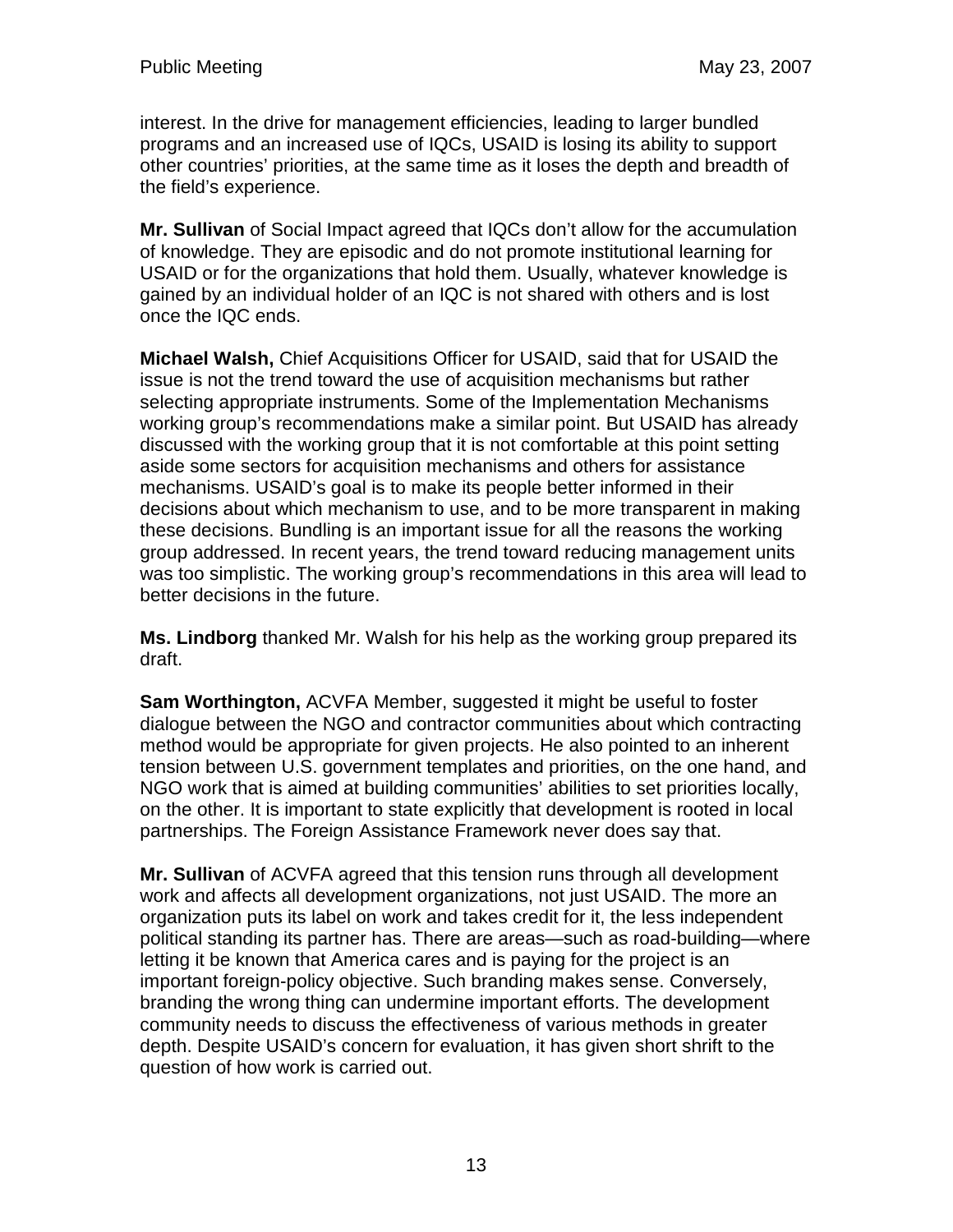**Judith Hermanson,** ACVFA Member, asked what consideration the Economic Growth working group gave to the informal economy as distinct from microenterprise. Does it assume that introducing SMEs can formalize the informal economy?

**Mr. Weihe** said that as USAID has tended toward an emphasis on competitiveness, almost all of its focus has been on the formal sector of the economy, especially in cluster analysis. The working group believes USAID should consider whether it is really reaching poor people and the informal sector, and whether it is improving conditions or merely taking credit for improvements that would have happened anyway. Bangladesh offers a good example. USAID issued a Request for Proposals but barred applications for work in the garment sector, saying there was too much competition from low-cost fibers from China. If you know anything about poor women in Bangladesh, though, you know that the garment sector is their primary employer.

**Ms. Davidsen** added that the overwhelming majority of the bottom of the pyramid in Latin America is in the informal economy. Fifteen percent of children don't have any form of documentation. Most of the business-led solutions the IDB is testing are aimed at bringing people into the economic mainstream.

**Michael Nyenhuis,** ACVFA Member, asked whether USAID had put enough effort into bringing youth into the formal economy through training and financing.

**Ms. Davidsen** said that the IDB needs to pay more attention to this issue. Its traditional lending and education programs are not helping youth employment. In the future the Opportunities for the Majority Initiative will focus on job generation, trying to connect youth to the private sector and identify new opportunities for the young.

**Margaret Goodman**, Government Relations Coordinator for World Learning for International Development, agreed with the concerns about compartmentalization raised by the working group on Governing Justly and Democratically. But this seemed to contradict the discussion immediately following of a need to focus on the core purposes of programs. A central element of democracy is the ability of communities to hold governments accountable for all activities: health, roads, education, etc. Perhaps this confusion is related to the fact that everyone seems to have his or her own definition of what "democracy and governance" entails.

**Mr. Williams** said that the working group is concerned that there aren't enough linkages among the various parts of the Foreign Assistance Framework. It may not be easy, but such links need to be forged in order to promote democracy. In discussing the principal purposes of programs, the working group was not backing away from its concern about compartmentalization; it was recognizing the need to balance progress within a program category—the achievement of specific development goals—with the overall goals of the Framework.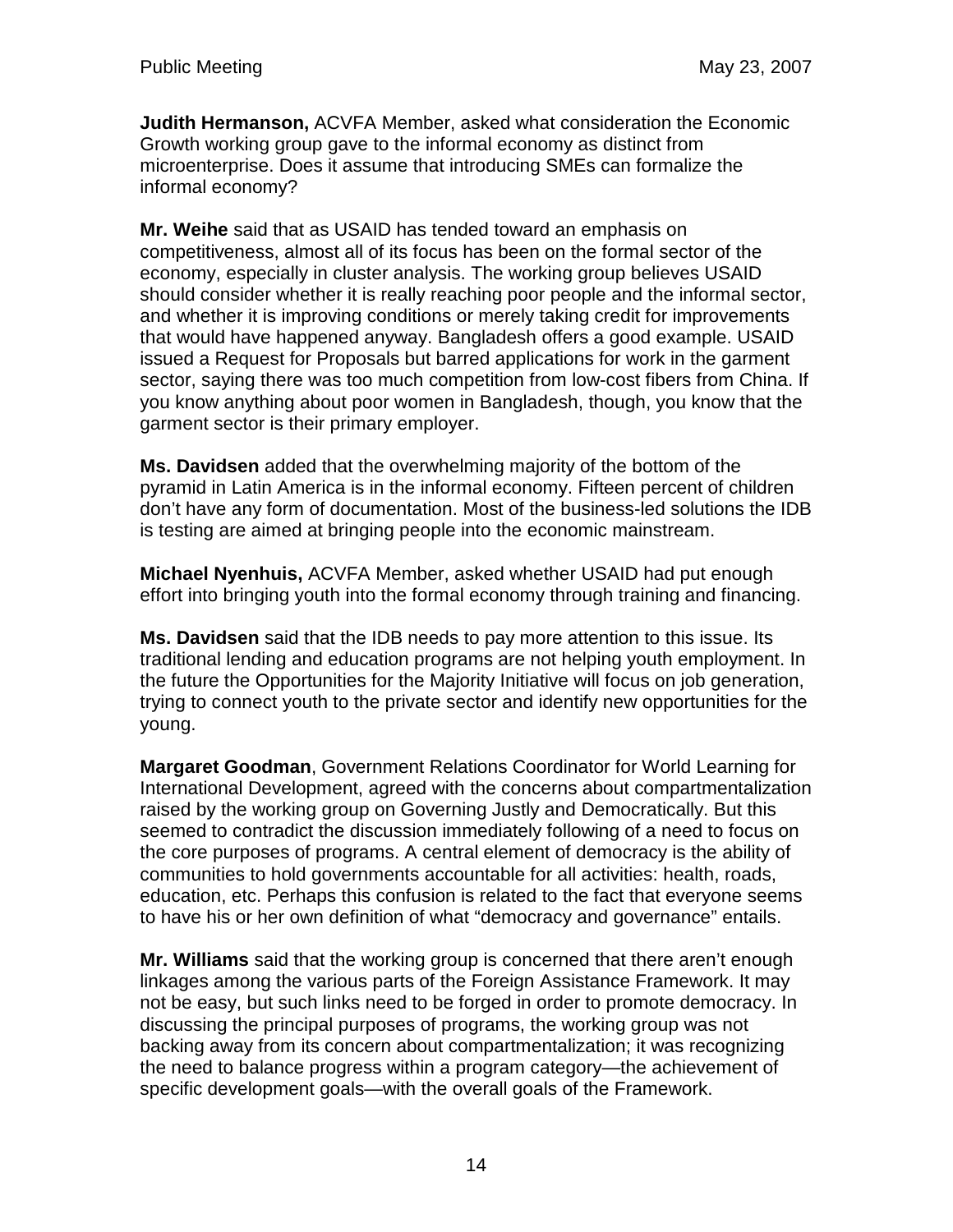**Mr. Gershman** said that there is a key difference between supporting groups in and of themselves as opposed to supporting them as instruments of a particular objective, such as economic growth or fighting terrorism. The NED supports groups as core elements of a democratic society, taking the approach that building institutions of democracy is an activity that will ultimately benefit the United States. The NED's approach to branding, for example, is to give local groups the opportunity to decide whether or not to announce the NED's support. This is not so much an issue of cover or deniability as it is a commitment to empowering people and supporting their objectives.

There is a distinction to be made in this regard between governmental and nongovernmental programs. When the United States supports another country in building roads, it makes perfect sense to give the work to private contractors. For human rights work, however, this may not be as appropriate. A gray area may be found in the support of elections. The U.S. government has a stake in making sure these run properly.

**Mark Henken** of the Solidarity Center said that his organization does not have a foreign policy, although it does have founding principles. It also has unique access to countries that offers opportunities for discussion and debate unavailable to private contractors or the U.S. government. He agreed with the Economic Development working group that it is important to help the world's poorest people. At the same time we must recognize that we live in a global economy that affects people's lives everywhere. He argued that the working group's draft reflected a narrow, single-country view of economic development that was no longer appropriate.

**Mr. Weihe** replied that USAID's current program design process leads it to invest mainly in economic sectors that are likely to grow, where countries have an economic advantage—without necessarily analyzing employment potential and poverty alleviation, particularly in rural areas. In a given country USAID might have to decide whether to invest in livestock, which would affect many people, or floriculture, which would reach just a few but generate a greater return. Often, USAID's current processes will lead it to choose floriculture, even though development would occur in that sector anyway through private investment. That is the criticism: not that international trade can't help a country grow, but that USAID has not been making the right choices in the use of limited, taxpayersupported programs intended to alleviate poverty and aid global health.

**Jean Rogers,** Deputy Director of CIPE, noted that one of the slides in Mr. Weihe's presentation argued that USAID ought to engage less in advocacy initiatives. In its paper, though, the working group goes on to discuss the importance of legal and regulatory reform, institutional reform, engaging the business community, crafting an enabling environment, and making economic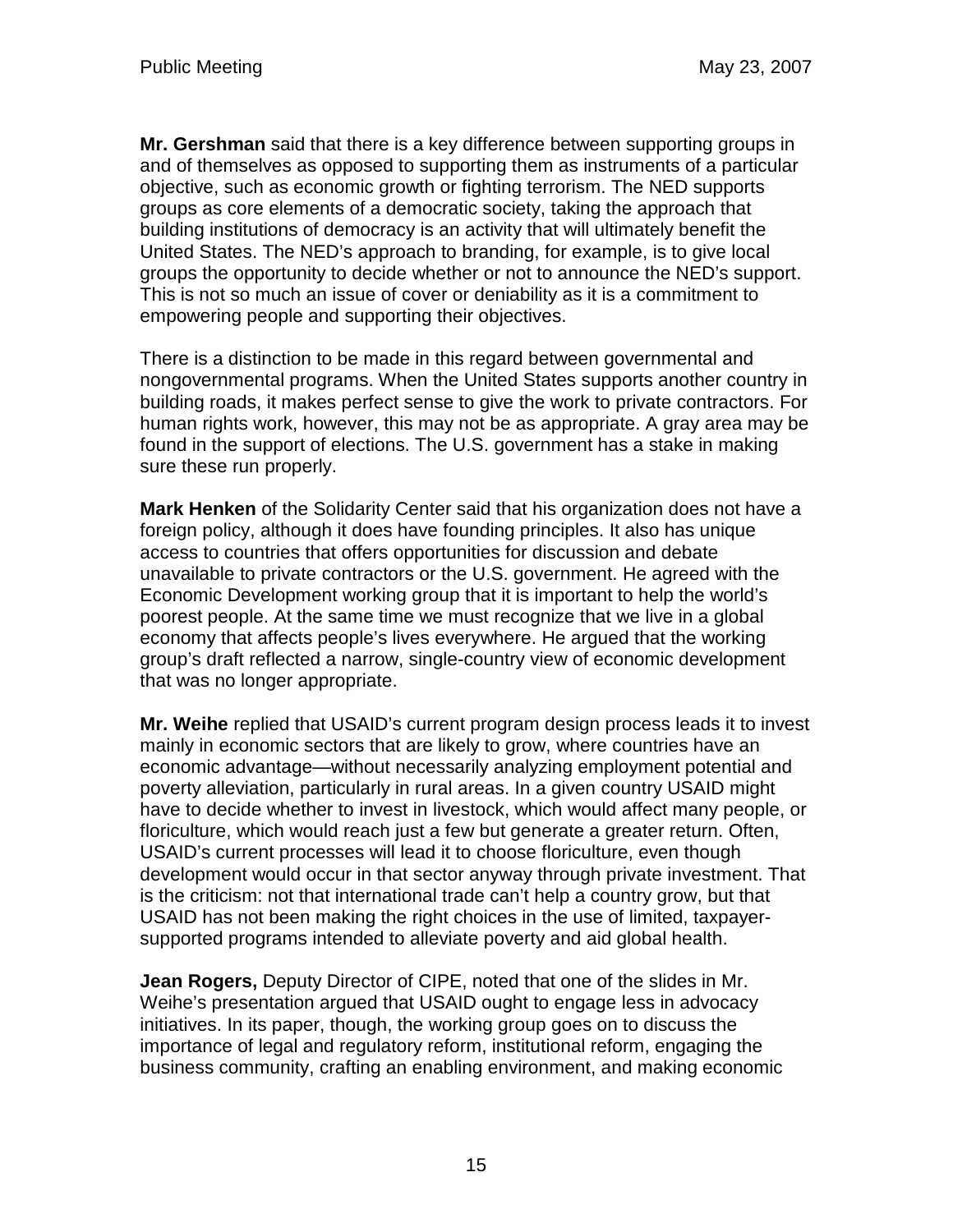development more democratic. She asked how those notions could be reconciled.

**Mr. Weihe** replied that the key is to pursue a bottom-up approach. Historically USAID has distinguished between politically-active NGOs and others, and determined that those with a primarily political focus are not sustainable. But a network of SMEs will advocate for the laws and regulatory structures they need to support their businesses. This sort of advocacy—embedded in economic development—can be successful. Supporting think tanks or a central reform of regulation would be less so.

**Maria Rendon,** Deputy Director of the Center for Democracy and Governance at USAID, said the democracy field has struggled with branding since the issue first emerged. USAID works with its partners in these difficult areas and grants waivers when appropriate, especially in elections. USAID also considers its work with civil society groups to be as important as its work with other governments. She asked whether in suggesting a division of labor Mr. Gershman had been suggesting that USAID abandon its work in civil society.

**Mr. Gershman** said that usually the NED provides funding to its institutes to help them launch, and then USAID helps them build up their capabilities further in areas where they've shown success. When the NED supports those institutes it does so to build core institutions in society, not to achieve specific objectives.

The other "division of labor" suggested in his remarks referred to what USAID calls "restricted" countries and what the NED calls either "dictatorships" or "backsliding, semiauthoritarian" states. It is extraordinarily difficult for the U.S. government or USAID to work in those areas; they may operate small exchange programs, but it is almost impossible for them to support independent civil society, media, and political groups there. USAID must understand those limitations. (It should also avoid the use of "partnership": very restrictive, dictatorial countries may be allies of the United States, but they should never be honored with the word "partner.") This division of labor does not mean that the NED plans to abandon emerging democracies and postconflict states, however. The groups it supports can be an important check on governments there. In such states the NED and USAID will have to discuss where the work of one ends and the other begins.

**Mr. Williams** thanked Ms. Rendon and her colleagues for the wide-ranging discussion she and her colleagues offered the working group on Governing Justly and Democratically as it wrote its paper.

**Charles Uphaus,** Senior Foreign Assistance Policy Analyst at Bread for the World, said that in his experience, some of the best democracy and governance results have come from economic growth or environmental projects: rural cooperatives, for example, or environmental user groups. He asked whether it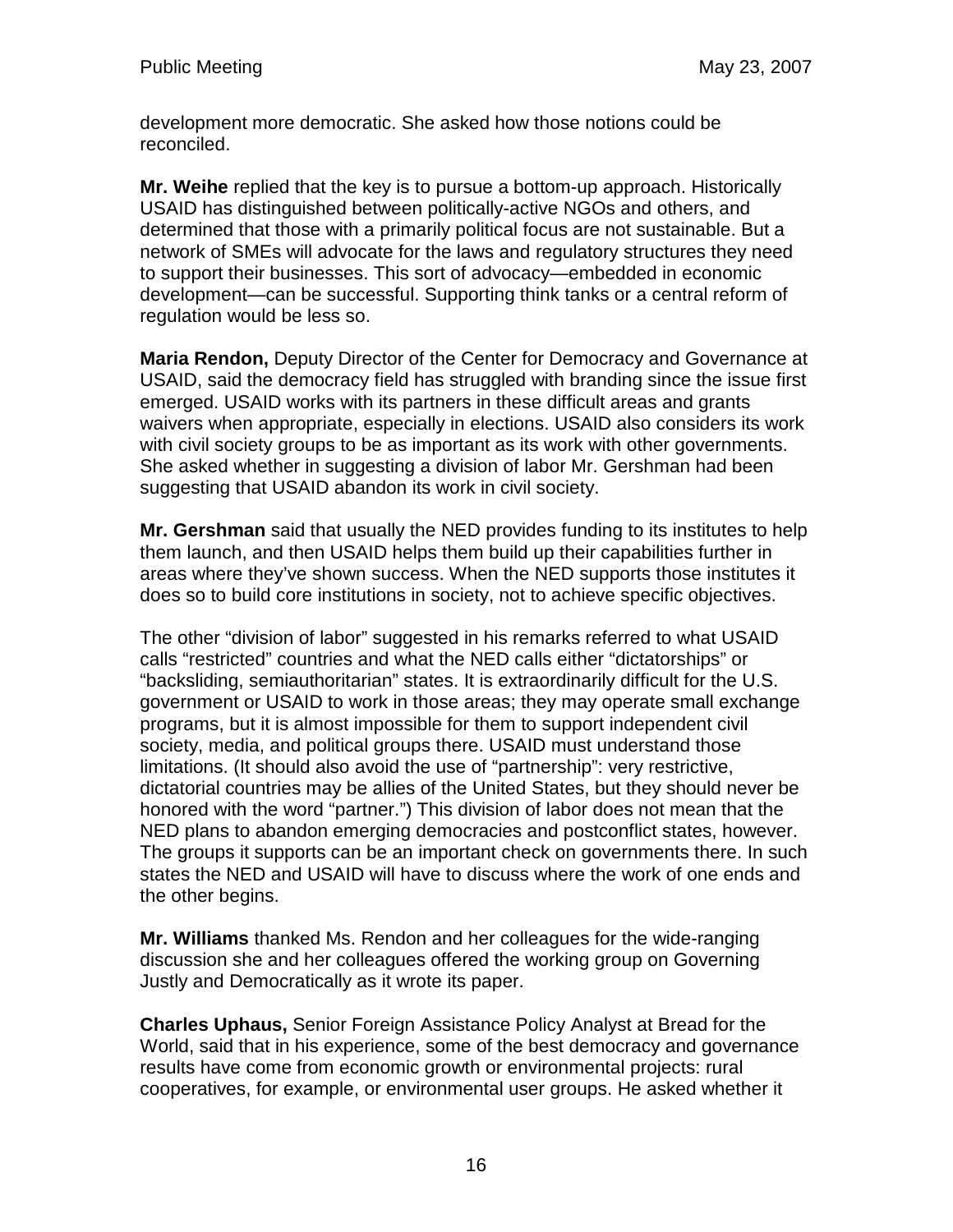was possible to focus on agriculture programs without closing countries' gaps in areas such as agricultural research and education.

**Mr. Weihe** replied that the development community needs to engage universities. Many countries need help building up their capabilities in these and similar areas.

**Ms. Lindborg** said that the draft paper of the Implementation Mechanisms working group currently focuses on democracy and governance programs, but that the working group plans to broaden the paper in response to the public comments it receives.

## **KEYNOTE: TRANSFORMATIONAL DIPLOMACY**

#### **James R. Kunder,** Acting Deputy Administrator, USAID

This is a time of enormous change within USAID. Ambassador Randall Tobias has left and the President has appointed Henrietta Holsman Fore as the acting USAID Administrator and State Department Director of U.S. Foreign Assistance, and announced his intention to nominate her to fill both those roles permanently. Many people have questions about what this will mean for the F process reforms and the Foreign Assistance Framework.

The world has changed dramatically in the last few decades. Thirty years ago, U.S. government official assistance represented a much greater share of foreign aid than it is today. Since then, other flows—private investment, remittances, private contributions, and contributions from nontraditional programs within the U.S. government—have grown proportionately much larger, leading to a much more diverse and complex set of assistance arrangements between the United States and the developing world. The last several decades have also seen the fall of Communism and the rise of extremism.

The Secretary of State initiated the recent foreign-assistance reforms by asking what, given such multitudinous flows of capital, official U.S. foreign assistance should aim to achieve. What special role can U.S. foreign aid play in a world where the Gates Foundation exists? What specifically should USAID be doing? Perhaps USAID should focus the bulk of its resources on the least prosperous, least stable, least well-governed nations, because that is where its missions can have the greatest effect compared to other actors.

All these questions are as relevant today as they were before the recent personnel changes.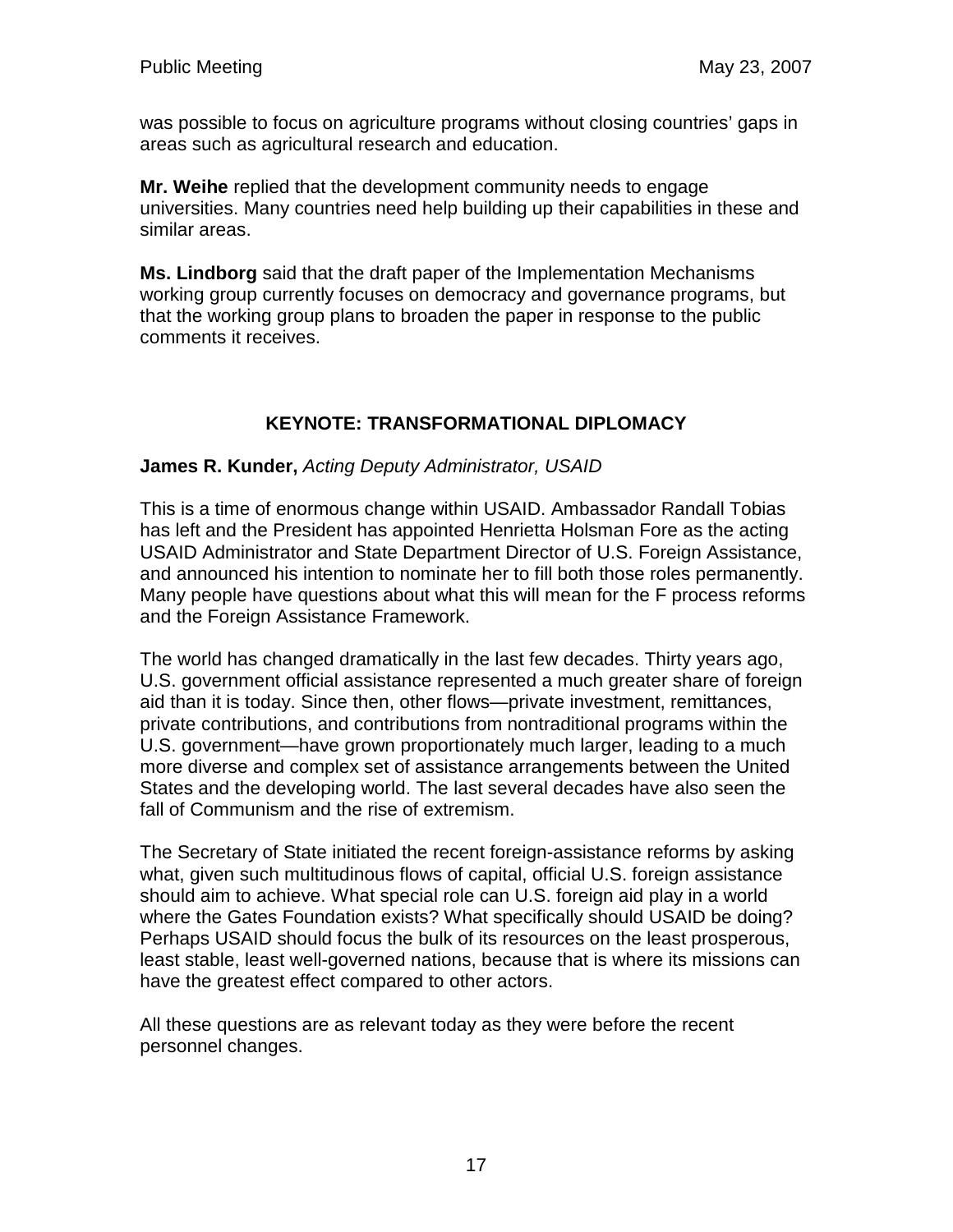The dual-appointment system begun with Ambassador Tobias will be maintained, subject to Senate confirmation. Ms. Fore previously served as the first USAID Assistant Administrator for Private Enterprise, and went on to become Assistant Administrator for Asia. She knows USAID from the perspectives of both a regional bureau and a functional one. As Undersecretary of State she has been working to meet the Secretary's vision of transformational diplomacy by driving the State Department toward a twenty-first century workforce. She has worked to make the workforce more diverse and oriented toward practical accomplishments, and increased outreach and recruitment tremendously.

Ms. Fore is conducting tours of USAID now to familiarize herself with the full range of staff and programs. She has made it clear that she intends to proceed with the reforms begun under Ambassador Tobias. For example, she is committed to the proposition that USAID and the State Department need a uniform system of measurement to assess development contributions around the world. There have been vigorous discussions, which are likely to continue, about whether the particular scale and categories established in the Foreign Assistance Framework are appropriate. But the essential idea is that for the programs the U.S. government undertakes—whether in economic growth, governance, investing in people, or protecting mountain gorilla habitat—there must be some universal scale against which to measure them, so that USAID and the State Department can compare programs across countries and make rational decisions about resource allocation.

Ms. Fore is also committed to the notion of balancing guidance from Washington about priorities with the field expertise needed to make programs work in the real world. She is only beginning to assess programs in detail, and will wait until after Senate confirmation before deciding whether to adjust those central priorities.

Finally, Ms. Fore intends to continue the efforts begun within USAID to determine the Agency's particular role. She shares the belief of many that USAID continues to do excellent work, but that it has been overextended by 30 years of layered Foreign Assistance Act mandates, followed by more recent requirements to assist in managing the Millennium Challenge Corporation (MCC), the President's Emergency Plan for AIDS Relief (PEPFAR), and other foreign assistance programs. Thus far, work done primarily by career staff indicates that USAID's special attributes—its missions and its ability to conduct sustained technical assistance—can do the most good, compared to other branches of the U.S. government, in the poorest and least stable countries. This is not to say that USAID's work in Jordan, Russia, or South Africa is not important, but given the size of the Agency's staff and the investment required to sustain a full mission, resources should be concentrated in relatively poorer, more unstable places.

### **Questions and Answers**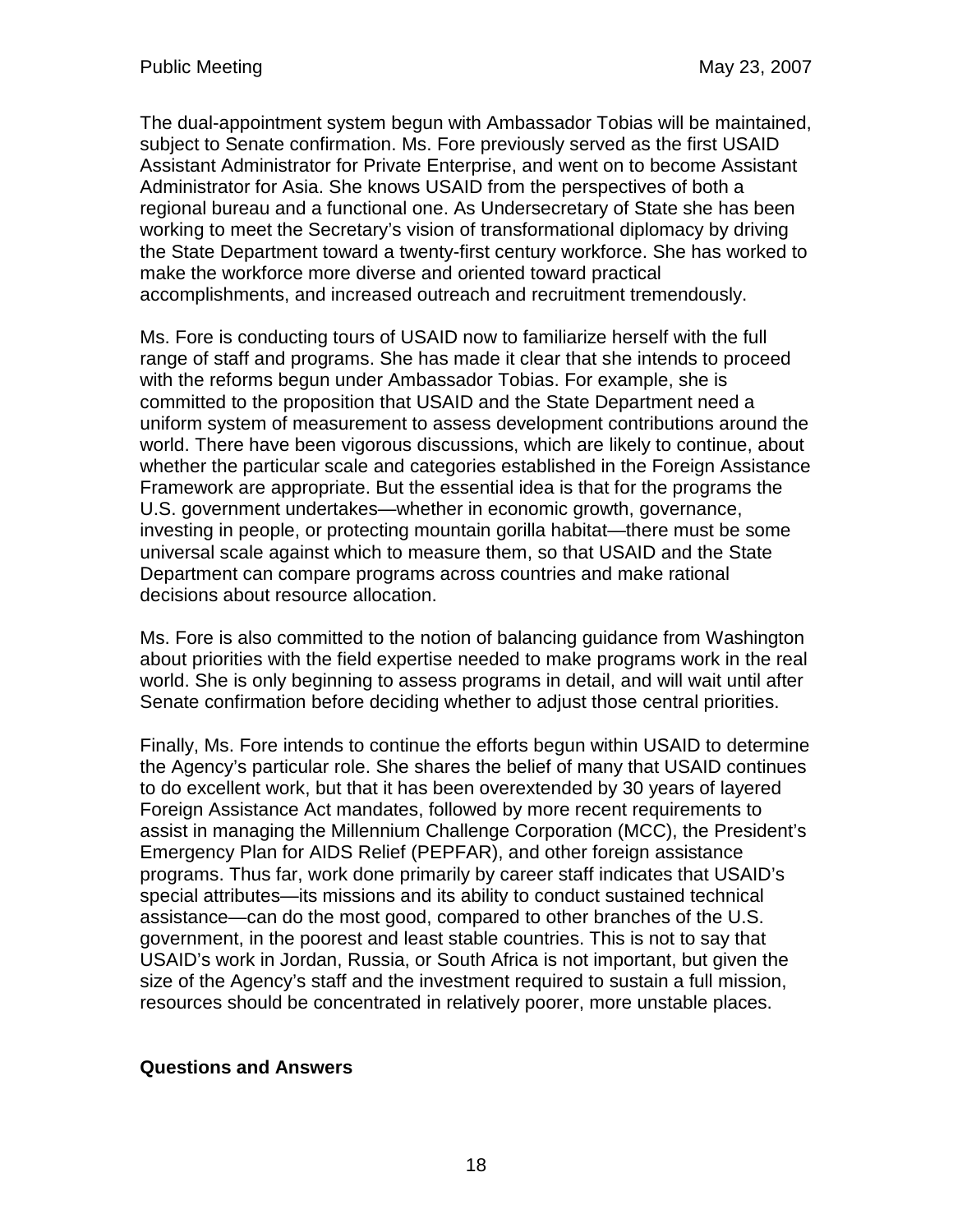**Ted Weihe,** ACVFA Member, asked how the MCC and USAID were cooperating to make decisions. From the outside it appears that the balance is occurring on a country-by-country, ad hoc basis. How will the F process reforms affect the MCC's programs?

**Mr. Kunder** said that USAID has a relatively new process for dealing with the MCC and a new Director of Foreign Aid (DFA) process at the same time. Numerous complications arise when so many new things happen at once. All sides understand the difficulties and are cooperating in good faith. Officially, the Millennium Challenge Account (MCA) is outside the DFA purview. But the Secretary of State's daily staff meetings are attended by all these players, and institutionally the USAID Administrator and the Secretary of State sit on the MCC board, and all F process country plans are supposed to take MCC funding into account. Additionally, within the MCC framework, USAID is responsible for socalled "threshold" countries. This is a good but complex system, and one that will take some time to smooth out.

**Sam Worthington,** ACVFA Member, noted that Mr. Kunder mentioned USAID's focus on less prosperous and well-governed countries. Within many countries there are places that are less prosperous, for example, areas of northern Brazil that would be the equivalent of some countries in Africa. How will USAID address populations that don't neatly fit into countries?

**Mr. Kunder** replied that the Foreign Assistance Framework was designed to focus on nation-states as the important units of operation. That focus was related to the original intent of more closely aligning U.S. foreign assistance with U.S. foreign policy. Soon afterwards those involved with the Framework recognized that this approach left out transnational issues and subnational groups. The Framework was changed to recognize transnational issues, and the mission statement was amended to include a commitment to poverty reduction. Clearly, however, the system is still intended to help nations progress along the continuum the Framework defines. All of the evaluation datasets are at the nation level. India, for example, is building nuclear submarines at the same time as it continues to have some of the largest concentrations of desperately poor people on Earth. The development community should continue to press USAID in this area.

**Mr. Worthington** asked how USAID will cope with such large changes given that it is slated for a 15 percent reduction in operating expenses.

**Mr. Kunder** said that USAID has lost 80 percent of its staff over the last 25 years. To some extent the system has compensated. The Agency now has a large number of foreign nationals on staff, by now the largest single component of its workforce. It has expanded the use of personnel services contractors internally and increased the use of large contracts. All of this is to compensate for the fact that USAID now works in more countries than 20 years ago and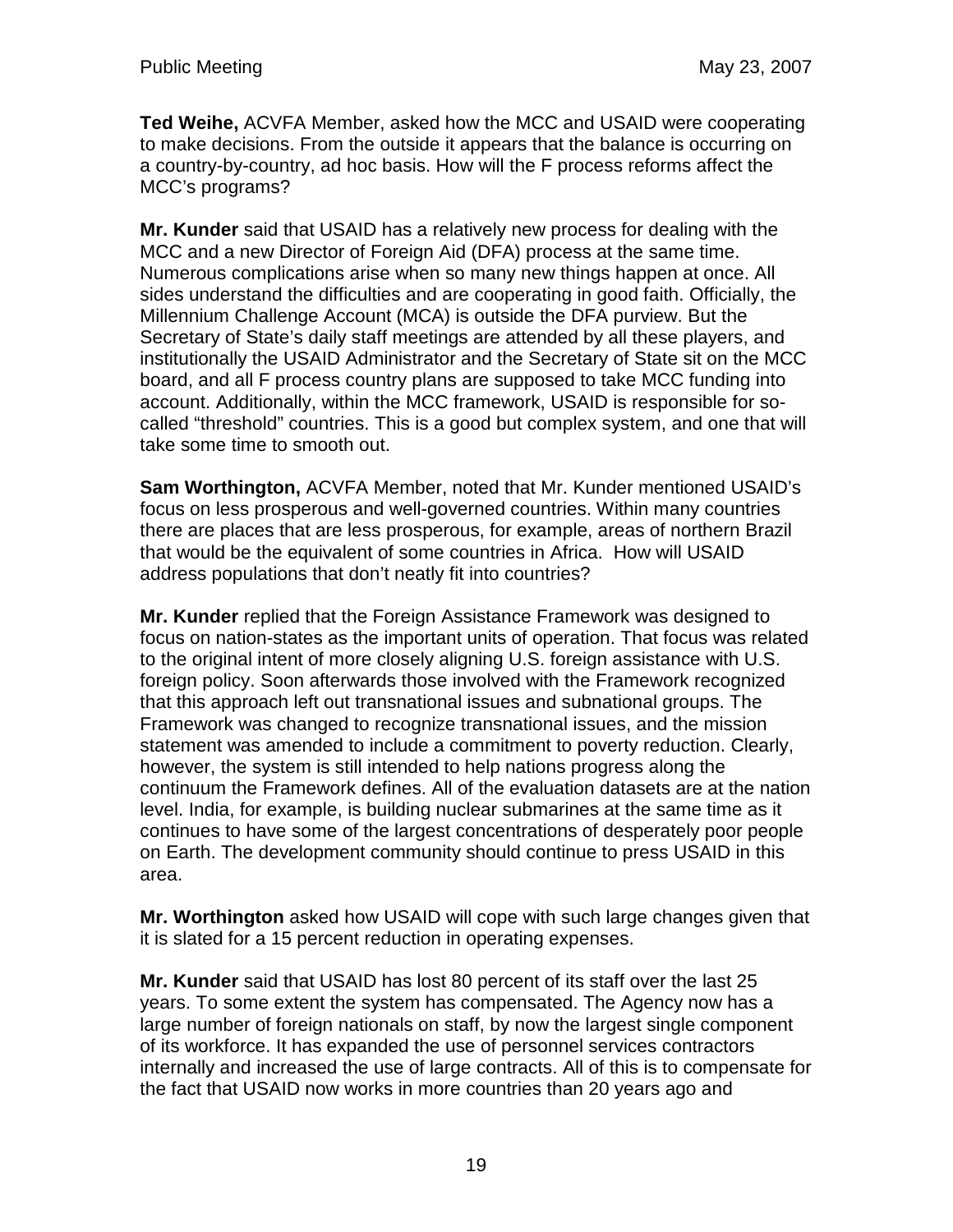oversees many more program dollars, all with a much smaller staff. To address these problems, Ms. Fore has expressed interest in opening up the question of proper staffing levels without preconceptions. Federal guidelines indicate that the average contracting officer should manage around \$10 million in contracts per year; in USAID each contracting officer oversees an average of \$57 million in contracts. At some point the system's management and oversight capabilities are simply overstressed.

**Stephen Moseley,** ACVFA Member, said that in trying to respond to the same global shifts Mr. Kunder described, other donor nations are looking for constructs that insulate development assistance from foreign policy—because that's good foreign policy. The U.S. government, by contrast, is trying to integrate them. There is a tendency abroad to move to constructs that preserve and ensure highlevel, high-quality, long-term development assistance; by contrast, the U.S. government is subordinating aid to the foreign policy establishment. The United States is investing most of its money in things (such as roads or manufacturing plants) rather than people, while branding its work as coming from the American people, who want to invest in populations. Given that there seem to be a lot of morale issues, dissonance, and pushback on these reforms, and given that most donor nations seem to be marching in the other direction, he asked whether there was any intention to reassess them.

**Mr. Kunder** said that USAID's position opposes creating a separate department of international development and believes that the reforms are working well. He said he had just returned from the G8 Development Ministers' Conference, and it is interesting how many countries have turned to the bifurcated approaches Mr. Moseley referred to. With a new Congress, the debate here has opened somewhat. The new Framework itself has stimulated debate.

It is a bit of a caricature, however, to say that aligning U.S. foreign assistance and foreign policy implies a short-term, political focus. Much of that has to do with how the decision-making process is structured internally, and who has the power to make authoritative decisions. Secretary of State Condoleezza Rice understands that it is important for U.S. foreign policy that the AIDS pandemic come under control, for example, or that there be vigorous civil societies around the world.

Mr. Kunder said that Ms. Fore and Secretary Rice would agree with him that it is important to have a branch of the U.S. government focused specifically on longterm development—to ensure that long-term development priorities are represented when large decisions are made, even more broadly than they are now. But it is not necessarily important to preserve a stand-alone bureaucracy. That risks unnecessary confusion and contentious internal politics.

## **PRESENTATION TO BENJAMIN HOMAN, FORMER CHAIRMAN OF ACVFA**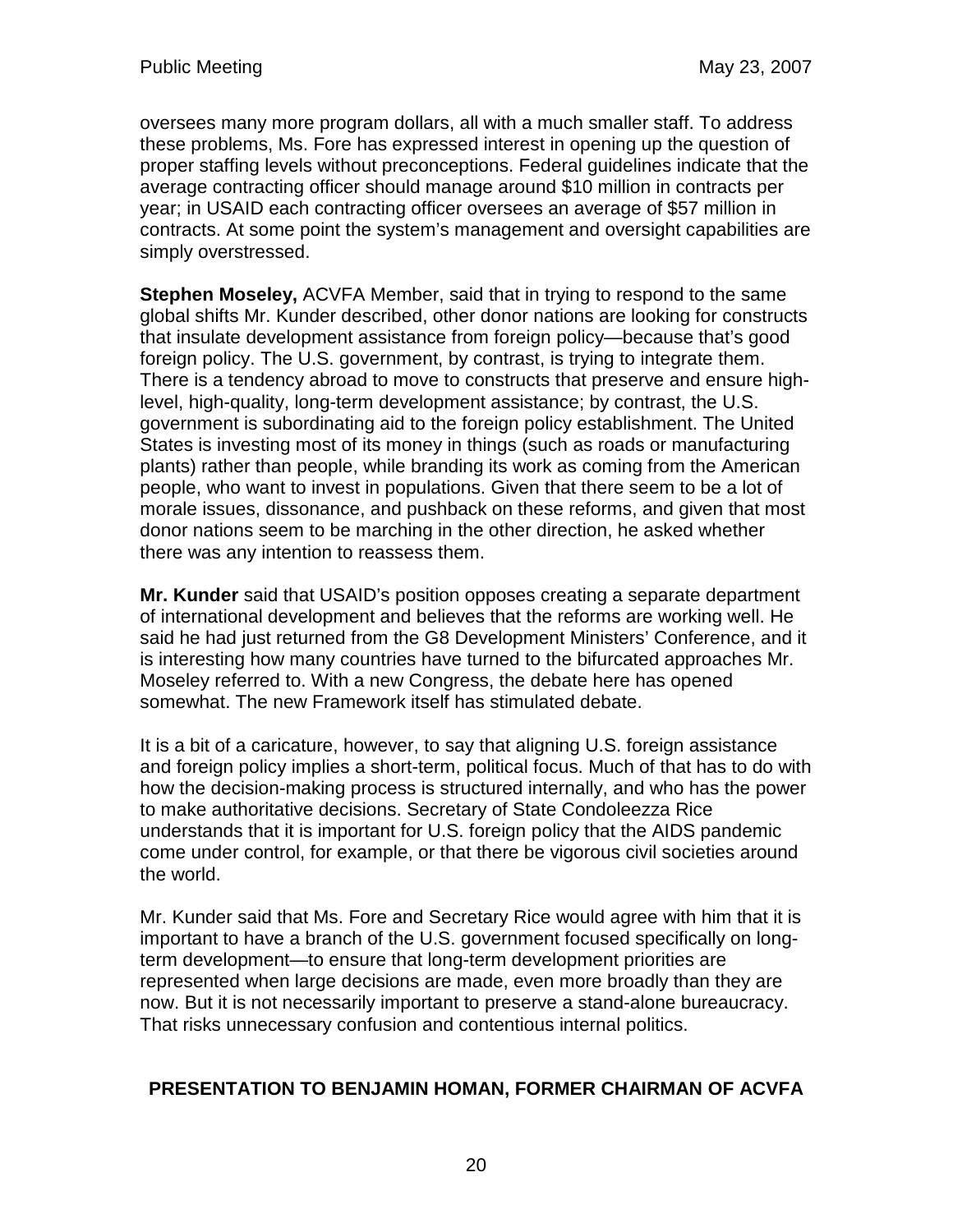**James Kunder,** Acting Deputy Administrator of USAID, presented Benjamin Homan with a formal certificate of appreciation in recognition of his service as Chairman of ACVFA from August, 2005 to December, 2006. The certificate reads:

As a member of the Advisory Committee and then as its Chairman, Mr. Homan brought energy, leadership, and a spirit of service to his role. During his tenure the U.S. government undertook a major reform of foreign assistance and a leadership transition. Mr. Homan ensured that ACVFA and its constituency were informed and involved in providing critical advice about the transformation process. His ability to balance the constituencies that represent ACVFA is to be especially commended, as well as his evenhanded approach to the Committee's mandate. His service and leadership are gratefully acknowledged with the hope that he will continue to stay engaged in the larger issues of U.S. foreign assistance.

**Benjamin Homan,** former ACVFA Chairman and President of Food for the Hungry, thanked USAID and ACVFA for the recognition. He said he took a few moments to review the Foreign Assistance Framework before arriving, and the words that leapt off the page were: justice, democracy, mercy, humanitarian assistance, understanding, communication, cooperation, opportunity, helping, serving, equality, transparency, empowerment, vision, and nurture. To be in a room where there is interest in these concepts is a great experience, and it was an honor to serve as Chair of this Committee.

In connection with his role on the Helping to Enhance the Livelihood of People around the Globe Commission, Mr. Homan said he has been spending time with USAID missions. USAID has tremendously impressive people in the field, doing a lot with not as much as they need and serving with heroic dedication.

A few days ago, Mr. Homan said, he had a phone conversation with one of the significant stakeholders of Food for the Hungry. That man had read the press accounts about Ambassador Tobias. He asked, "What have you done to communicate concern and compassion toward him?" Mr. Homan said he was silent, because he had not yet done anything.

That question also applies to those present. Each of us has colleagues who have made poor choices in their lives. As we think about exercising our values in poor communities, we are also called to exercise them with friends, coworkers, and colleagues.

### **AFRICOM**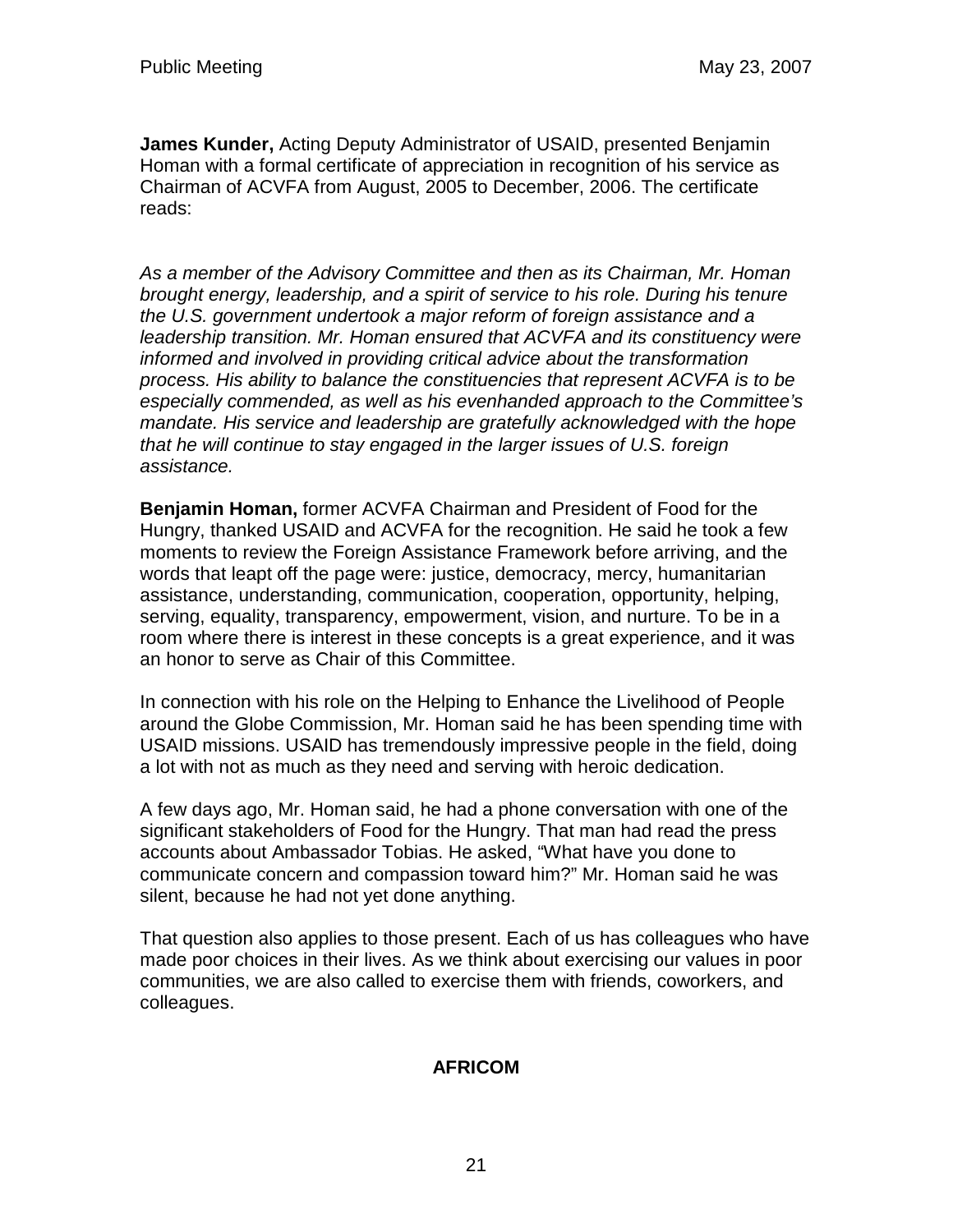The Honorable **Christopher Ryan Henry,** Principal Deputy Undersecretary of Defense for Policy

Africa Command (AFRICOM) is a new initiative of the Department of Defense (DOD) to coordinate U.S. government interests across Africa. Although AFRICOM is a DOD initiative, it is composed of members of the entire U.S. government. A model for 21<sup>st</sup> century operations, AFRICOM's primary mission, when it is up and running, will be to prevent problems from becoming crises and crises from becoming conflicts. Planning is currently underway; AFRICOM will assume some of its responsibilities beginning in October of this year and will be fully operational by October 1, 2008.

Informed experts outside DOD and even outside the government are beginning to appreciate AFRICOM's potential. Writing in the most recent issue of Esquire, the military futurist Tom Barnett, author of The Pentagon's New Map, calls AFRICOM "a serious experiment" in the three D's: diplomacy, development, and defense. According to Barnett, AFRICOM will be "the future of the struggle and the struggle of the future" as we move toward understanding how security factors into the broader development of civic society.

AFRICOM will evolve; it will not look the same in five years as it does at its inception in 2008. Those involved intend to try new things and learn from the initiative as it is implemented. They envision creating a command as unique and diverse as Africa itself.

For too long DOD has viewed African relations through the outdated prism of the Cold War. Until recently, African issues were deemed unimportant to American interests, or important only in the context of mounting a humanitarian response once a crisis was underway. But in fact Africa is already important in global affairs, and its importance will only continue to increase in the coming years. The United States cannot help but be engaged in Africa; its diverse population, political representations, and expanding economies are of vital interest to America.

Unfortunately, many nations of Africa are beset by serious economic problems, growing demographic challenges, multiple health care failures, and long-term political and governance deficits. The Fund For Peace lists eleven African nations on its 2006 roster of the twenty states most likely to fail. History has demonstrated that states experiencing these types of pressures become the source of future security problems if they proceed unchecked. In the past, the United States has ignored these threats at its peril.

This administration already recognizes Africa's importance, as can be seen in a variety of initiatives over the past six years, including the Millennium Challenge Account, intended to promote development through good governance in nations interested in fighting corruption; the \$15 billion President's Emergency Plan for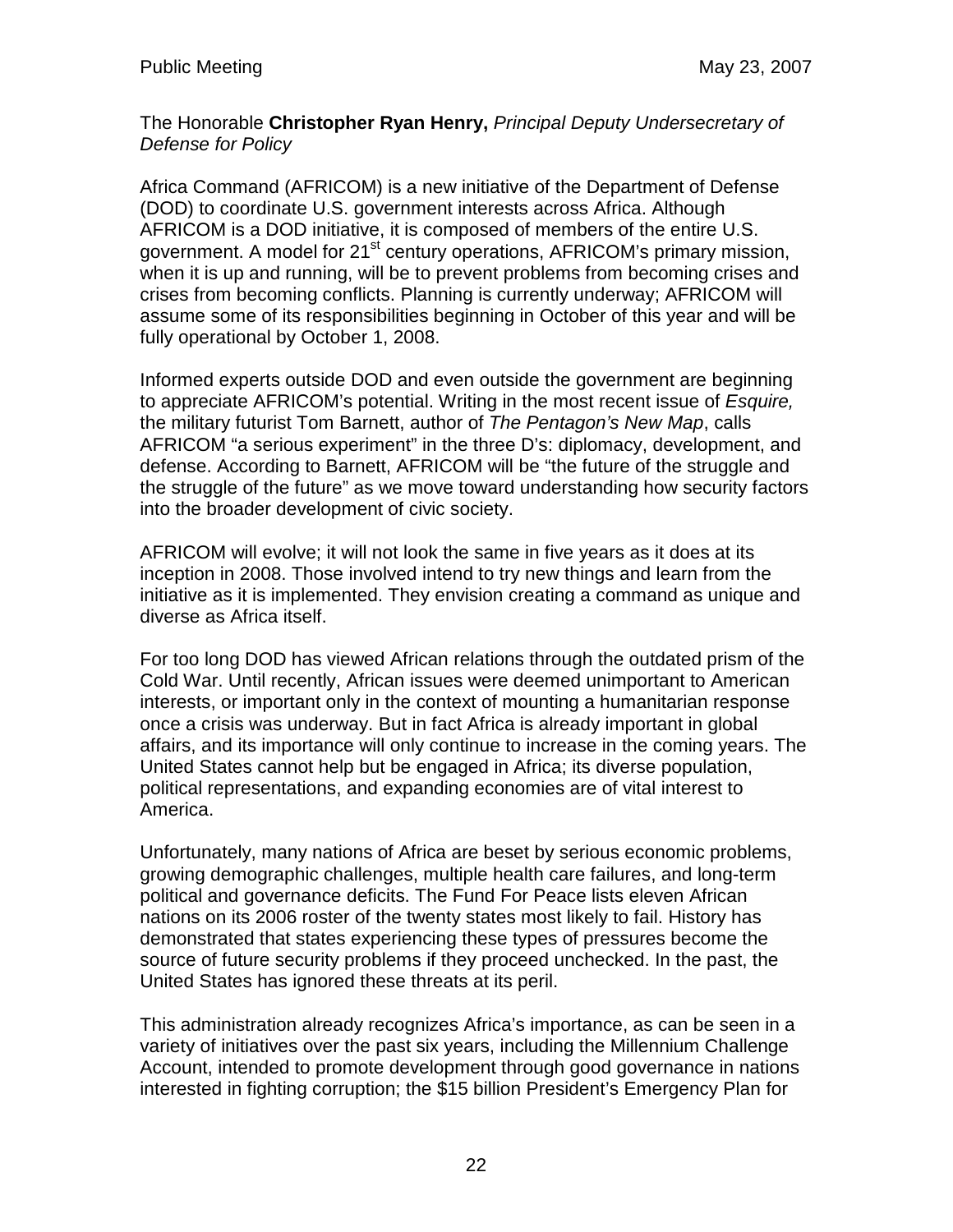AIDS Relief (PEPFAR), which has brought treatment options to hundreds of thousands of Africans; and the \$1.4 billion President's Malaria Initiative. These actions are all part of the administration's strategy of forming partnerships with Africans to solve African problems.

The ultimate goal of the United States in Africa is to help improve the overall quality of life for all people across the continent, in part by supporting effective governance. This in turn requires a secure environment, and that is where AFRICOM comes in. Forming the new command will lead to better, smoother cooperation across agencies of the U.S. government, between the U.S. government and African nations, and between the U.S. government and multinational organizations.

AFRICOM will address the challenges of the continent holistically, not piecemeal as is done today. Current command structure divides the continent among three separate combatant commands: Central Command (CENTCOM), based in Tampa, FL, has primary responsibility for Egypt, Sudan, Djibouti, Somalia, Kenya, and Ethiopia; the remaining mainland nations fall to European Command (EUCOM), based in Stuttgart, Germany; and islands off the east coast are the responsibility of Pacific Command (PACOM), based in Honolulu, HI.

This splintered command has proved increasingly unworkable given the complexity and importance of African issues. Africa has not been the 24/7 responsibility of any command, or even a secondary priority in most cases. This artificial, bureaucratic separation also creates seams between commands, largely along critical fault lines between populations and their interests. It has stymied U.S. efforts to develop expertise in African issues, and it undermines our ability to develop efficient, coherent plans across the continent's regions.

The commander of AFRICOM will be a senior U.S. official, a four-star general or admiral, with whom Africans can engage on regional and local security issues. This senior official will be on the continent continually, an improvement, from the African perspective, over the current, episodic attention to African security issues. From the U.S. military perspective, a single leader will harmonize DOD activities and sharpen coordination with the Department of State and USAID.

While the command will be led by a senior U.S. military officer, the command's deputy will be a senior official from the U.S. Department of State. This is a significant development for the military. For the first time, a non-DOD civilian will play a major role in the operation of a military command. Other civilians will also play a critical role. The goal is to have up to 25 percent of the command's billets occupied by civilians from other branches of government. While DOD personnel will be amply represented, so will USAID and the Departments of State, Justice, Treasury, and Homeland Security.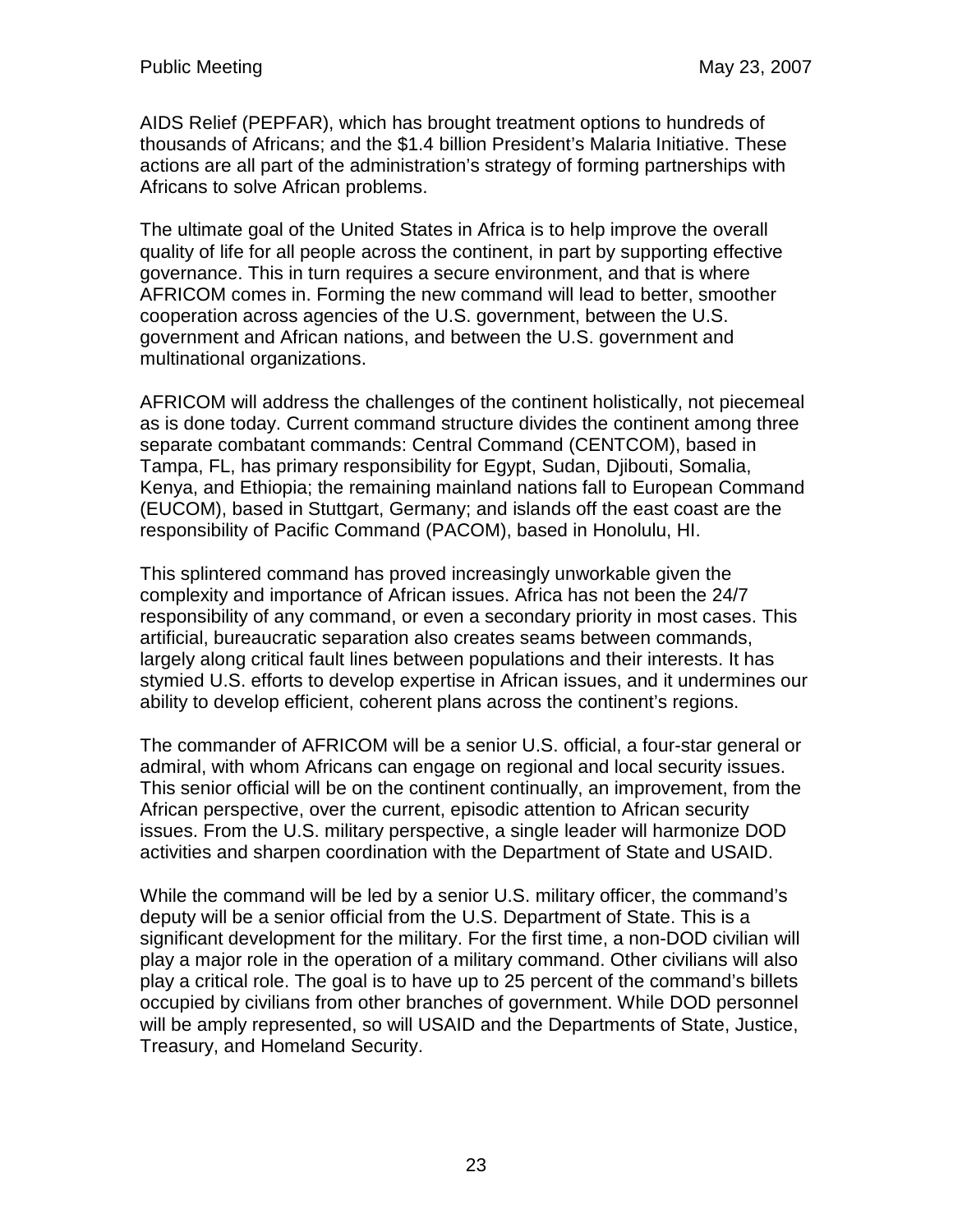In recent years the African Union has taken on greater responsibility for security across the continent, and demonstrated a greater willingness to engage in peacemaking and other humanitarian interventions. AFRICOM will complement those activities, not compete with or usurp them. U.S. security will be enhanced when African nations address emerging local, regional, or continent-wide security issues on their own.

AFRICOM will not expand the number of U.S. troops on the continent. It will establish a staff headquarters, but one concept it is considering would even distribute that headquarters among several locations to minimize American presence in any given country. No military forces will be deployed permanently on the continent. At any time the staff presence in any country would be small and discreet. U.S. forces could rotate to Africa to participate in training exercises or engage in other partnership-building activities, but these deployments will be of short duration, often of no more than several weeks or a few months at most.

AFRICOM will strive for a collaborative culture, aiming to break down barriers between U.S. agencies and between the United States and African nations. For example, if Mozambique is inundated by flooding, USAID might take the lead in responding, while AFRICOM might assist by helping to dispatch humanitarian survey teams. AFRICOM will not, however, impinge on the work of NGOs and other aid groups whose work is critical to millions across Africa. Instead, the new command will seek, where appropriate and mutually beneficial, to foster open and continuous communication with NGOs, promoting cooperation across the range of problems that contribute to instability on the continent. Improved cooperation can eliminate duplication of efforts and multiply the effectiveness of all involved.

Great progress has been made in recent years in bridging the cultural divide between DOD and the world of USAID and humanitarian assistance groups. Much of this results from the Herculean efforts of the U.S. military following the tsunami of December, 2004. In less than a week, the U.S. military deployed 17,000 servicemen to the most devastated regions, nearly a month ahead of many international relief efforts. The military responded with similar alacrity to the earthquake that struck northern Pakistan in 2005 and to mudslides in the Philippines and Central America that same year.

Since AFRICOM's mission is about anticipation rather than reaction, the command will focus on strengthening African capabilities and institutions. Many missions in this field have a civilian component, including humanitarian assistance and disaster relief, medical aid, civic action, security-sector reform, elimination of terrorist safe havens, border security, maritime security, and improved military professionalism. Each of these missions requires close engagement with African partners.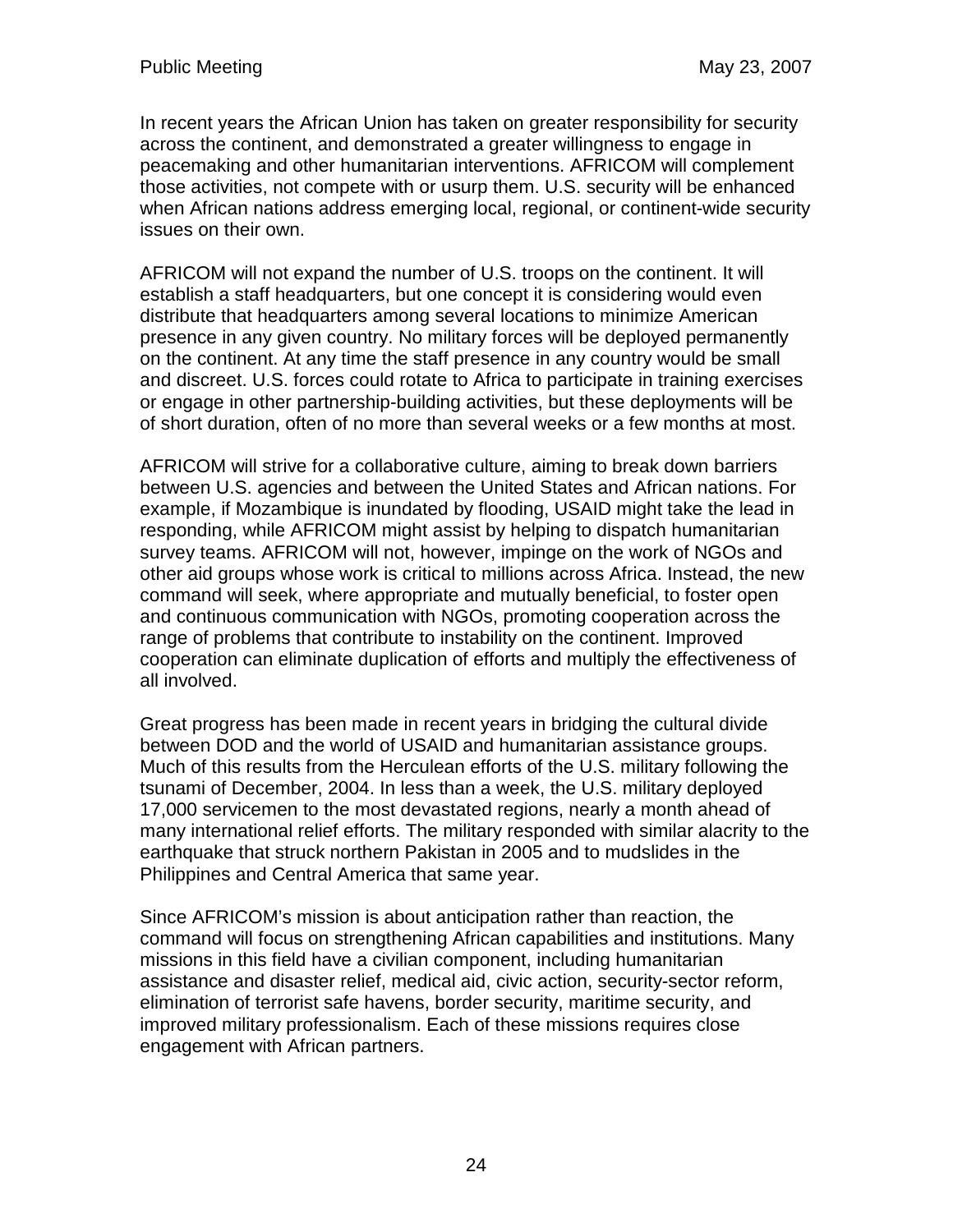We can judge AFRICOM's degree of success by whether or not it keeps American troops out of Africa for the next 50 years. The worst situation would be to allow Africa's collection of transnational threats, deteriorating health, and burgeoning cities to enter a downward spiral of destruction, disease, and death. AFRICOM's goal is to prevent a situation where the only viable solution is outside intervention—the equivalent of applying a tourniquet to stop the hemorrhaging. Rather, AFRICOM will help African nations to address their security issues indigenously. As British Prime Minister Tony Blair once said, "If Africa had its own ability to respond rapidly to the conflicts as they broke out, then many of the long, protracted conflicts we have seen on the continent could be avoided."

## **Questions and Answers**

**Theodore Weihe,** ACVFA Member, noted that the African Union has had difficulty fielding a military presence in Darfur. He asked how that situation might have evolved differently under AFRICOM.

**Mr. Henry** said that there would not be a noticeable difference on AFRICOM's first day. The differences will become visible later, as AFRICOM helps the African Union improve its ability to respond through training and exercises.

**Nancy Lindborg,** ACVFA Member, asked what AFRICOM's relationships would be with diplomatic entities and other groups.

**Mr. Henry** said that diplomatic relations are generally handled through country teams, under the guidance of the chief of mission or ambassador. The ambassador is the President's representative and the senior government official in a given country. Normally, the military does not have a diplomatic structure to handle regional issues. This is one reason why the deputy at AFRICOM will be a senior State Department official: to eliminate gaps between military and State responses. Many of AFRICOM's missions and most of its activities will be in support of USAID, the State Department, or other government entities.

**Sam Worthington,** ACVFA Member, noted that NGOs have an opportunity to help shape USAID's country operational plans. He asked whether there would be similar chances for USAID and NGOs to engage the military before they all find themselves working together on the ground. His concern, he added, is that the weight of resources available through the military could skew the development of African nations; in many cases it is more important to build up the civilian government than the military.

**Mr. Henry** replied that DOD has been a leading proponent of building up civilian governments. It has been a champion of the State Department's Civilian Reserve Corps, and one of the main supporters outside the State Department of the creation of a Coordinator for Reconstruction and Stability Operations. DOD has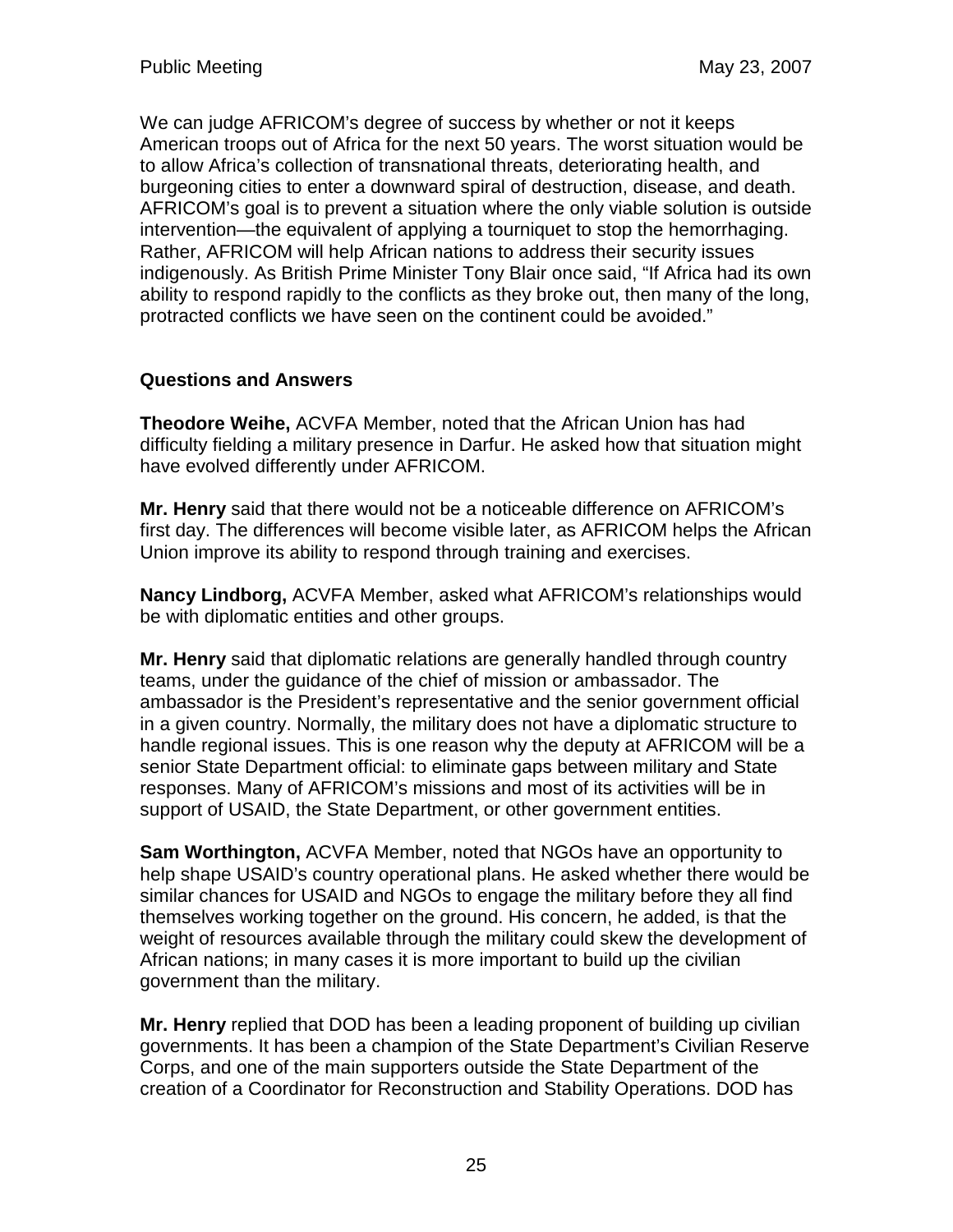made available \$200 million for the new Coordinator's office, and may make resources available to State in other areas as well. The State Department performs certain vital functions that cannot be duplicated within DOD.

AFRICOM's relationship with NGOs—direct or mediated by USAID—will have to develop in part through experimentation. It will be vital one way or another to work out those relationships with NGOs, and above all, to build trust. The military worked with NGOs following the tsunami in Indonesia and the earthquake in Pakistan, among other examples, and understands that its own strengths lie in moving rapidly to great effect, not in sustaining operations over the long term. Response to humanitarian disasters is a security priority that will only become more important as populations grow and continue to move to littoral (coastal) areas, and as global warming alters climate patterns.

**Judith Hermanson,** ACVFA Member, asked whether AFRICOM would begin work across the continent from its first day, or focus on failing states first.

**Mr. Henry** replied that AFRICOM would have responsibility for the entire continent with the exception of Egypt, which will probably remain in CENTCOM. The military already conducts joint exercises and joint activities with African countries across the continent. At first, AFRICOM will adopt existing responsibilities currently scattered among combatant commands; gradually it will adapt and prioritize its activities based on those that are most appropriate.

**John Sullivan,** ACVFA Member, asked how other large donors and both stable and less stable countries in Africa had responded to the AFRICOM idea.

**Mr. Henry** said that it will be up to African nations to determine how to respond to other states when they are under stress. AFRICOM will not participate in activities where it is not wanted; it will help African nations build up their own capabilities when asked. There is a great deal to be learned from the experiences of France and other large European donor nations that have participated in activities on the African continent. A relatively high percentage of AFRICOM's staff may be made up of officers from other countries, such as already participate in some combatant commands. A group including Ambassador Robert Loftis and Admiral Robert Moeller recently toured Africa to gather reactions, and will do a similar tour of Europe shortly.

**Ritu Sharma Fox,** ACVFA Member, asked if the military had considered how its presence might be perceived by local populations. How will AFRICOM avoid the possible negative consequences of mixing missions (such as the War on Terror and humanitarian relief), especially given the mistrust of the U.S. government that already exists in many places?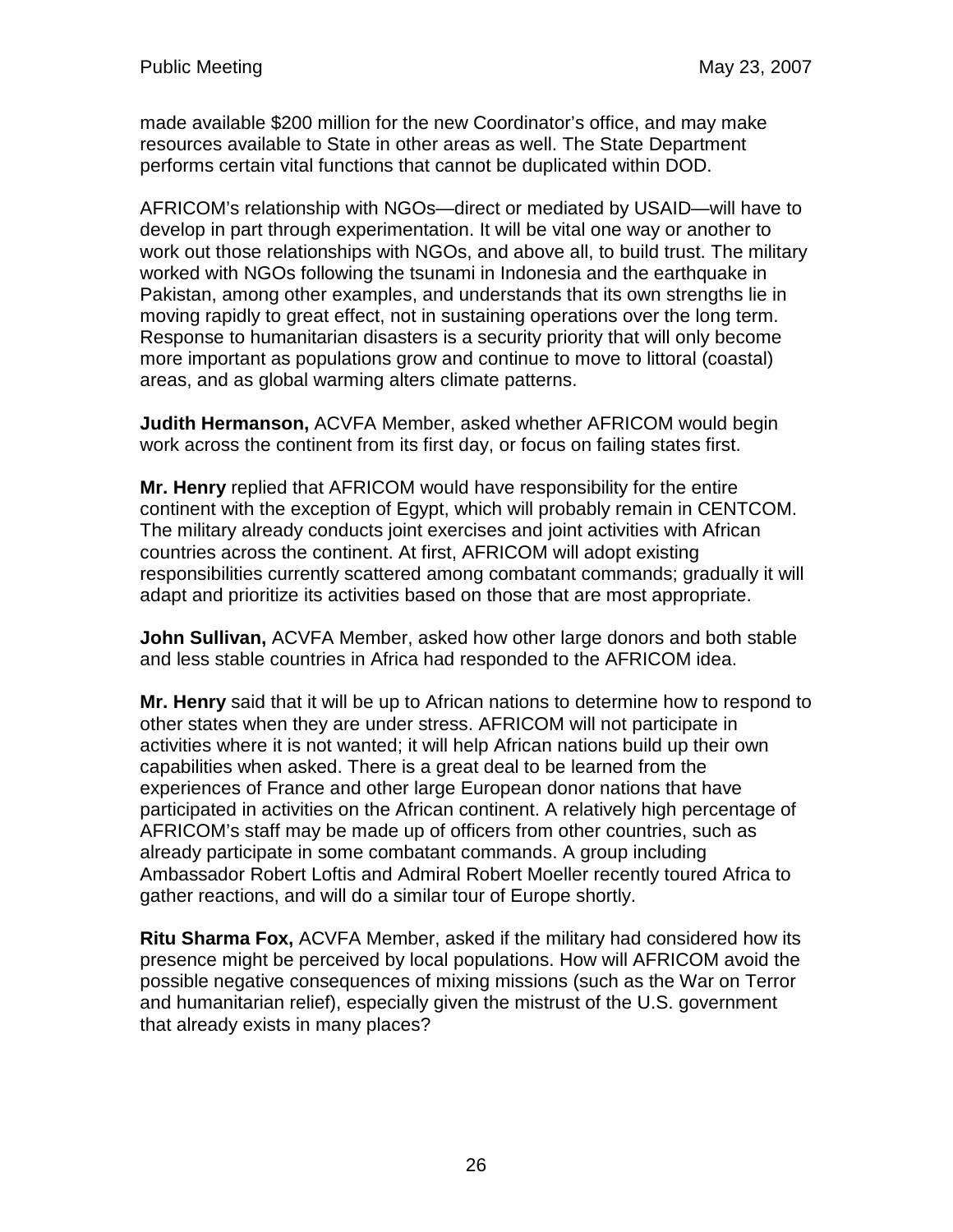**Mr. Henry** said that any operations will be conducted in consultation with the ambassador and the country team. The ambassador and the country team will determine exactly which activities AFRICOM would engage in and how.

**Stephen Moseley,** ACVFA Member, said that NGOs already must work hard to be perceived as independent of U.S. policy, and increasingly so in areas involving prisoner issues and intelligence-gathering. He asked how intelligencegathering will figure into AFRICOM's mandate.

**Mr. Henry** said that the military is a user of intelligence and a gatherer of information. Further, intelligence is important in the context of state-based conflicts, whereas Africa's conflicts tend to be transnational or internal. Much of the activity under discussion will be based not on intelligence but open-source information. In the area of counterterrorism, governments around the world including African governments—already share intelligence, so AFRICOM would not represent a change.

**Ron Senykoff,** USAID representative to the Board for International Food and Agricultural Development (BIFAD), asked how AFRICOM might take advantage of outside expertise, such as the U.S. science and technology sectors.

**Mr. Henry** replied that the military is still trying to determine AFRICOM's objectives and priorities. The means to those ends have yet to be discussed, though they will have to be soon: AFRICOM will begin to take on responsibilities as a subset of EUCOM in October 2007, and by the following year will be fully independent.

**Nathaniel Hurd** of Mercy Corps asked how AFRICOM might have an impact on conflicts such as those in Rwanda or Darfur.

**Mr. Henry** said that AFRICOM's role will be to help African nations prepare to provide security for themselves, by developing their capabilities and confidence in responding to emerging crises. If AFRICOM is successful, U.S. forces will not need to intervene directly in such conflicts.

**Carrie Johnson** of Risk Communications Associates asked whether AFRICOM was likely to see a greater role for the Army Corps of Engineers, either in training or in infrastructure development.

**Mr. Henry** said he did not know.

### **AFRICOM PANEL DISCUSSION**

**Ambassador Robert Loftis,** Senior Advisor for Security Negotiations and Agreements, Bureau of Political Military Affairs, U.S. Department of State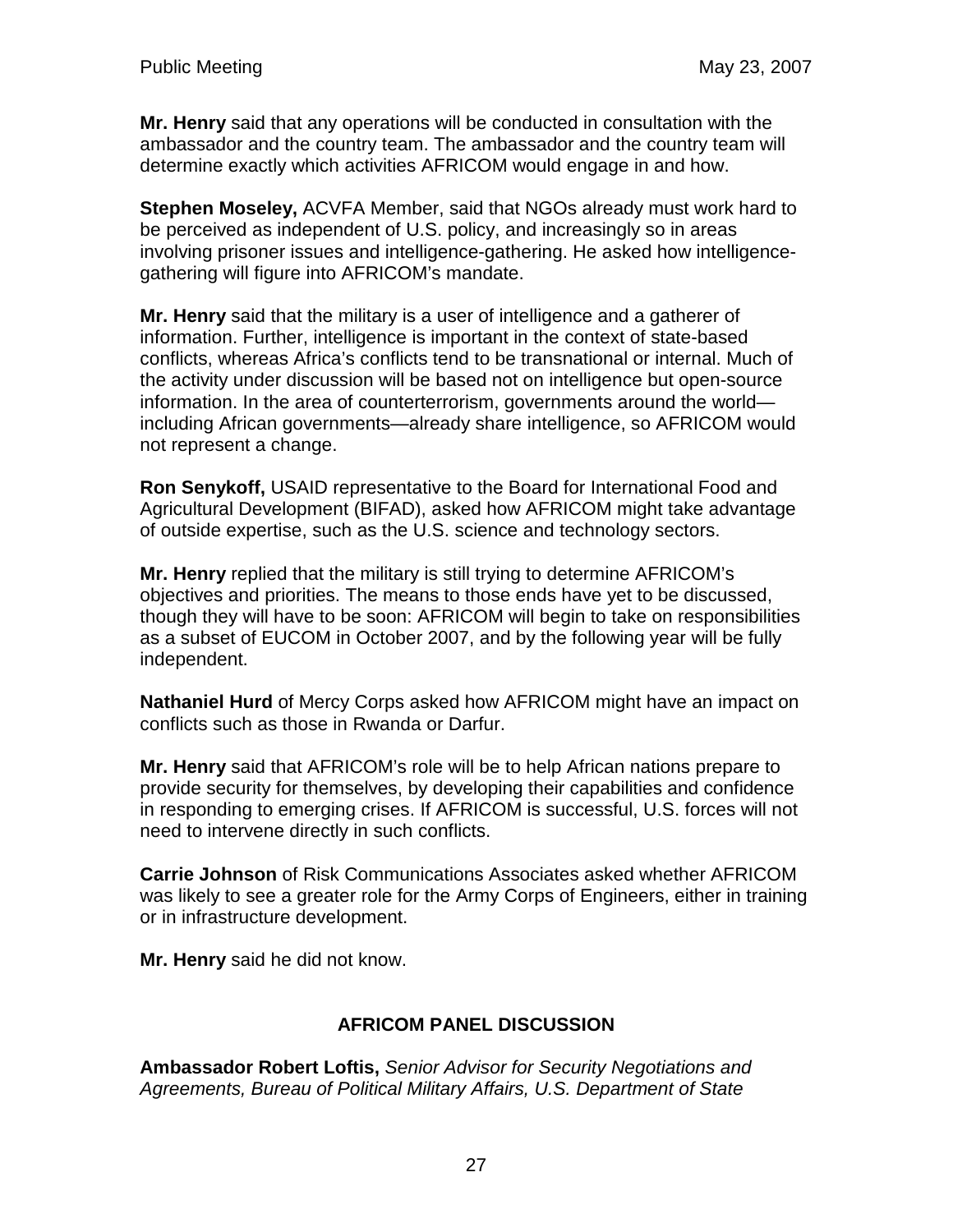The State Department strongly supports the creation of AFRICOM, and believes it has been needed for quite some time. We are gratified that DOD invited State Department representatives to join the early planning team. Three or four State Department and USAID officers have been working with DOD on the concept for quite some time.

The State Department's view is that while AFRICOM is primarily a military command, neither in Africa nor in the rest of the world can military activities be partitioned off from others. Food security, drought, and migration all affect security.

The U.S. government must focus on helping Africans help themselves. The Millennium Challenge Corporation (MCC) provides a good example: the U.S. government should not dictate methods, but offer the benefit of its expertise and experience and make sure that projects are sustainable. For example, during the floods in Mozambique of 2000, the Office of Foreign Disaster Assistance provided a great deal of help, but lacked heavy helicopters to transport waterpurification equipment and the like. The military not only provided that support, it dispatched Humanitarian Assistance Survey Teams, which worked with the UN, the Mozambican military, and other organizations to help them organize for the future. In 2001, Mozambique faced even more dramatic floods but the government and the UN had learned the lesson of the previous year. They were well prepared when the weather reports showed a hurricane on its way, and they were able to handle the crisis with only modest help from outside. That should be the model for U.S. government support, and it is the goal of AFRICOM.

### **Admiral Robert Moeller,** Executive Director, AFRICOM Transition Team

It has been many years since the military created a new combatant command covering a geographic area. Following September 11, 2001, the military created Northern Command and Strategic Command, but those were based on ongoing activities. Assembling this command from the ground up is a fundamentally different undertaking, particularly as it tries to consolidate the activities of three existing commands.

Planning for AFRICOM began last fall. From the outset the State Department and USAID were represented among the thirty to forty people who met to outline the command and the issues it would face. That group briefed Secretary Donald Rumsfeld before he left office; Secretary Rumsfeld sent a letter to the President recommending he approve the new command, which he did. In early February, the DOD created an AFRICOM Transition Team to form the core of the initial headquarters organization. The Transition Team was located in Kelley Barracks in Stuttgart, Germany to take advantage of the expertise and capabilities of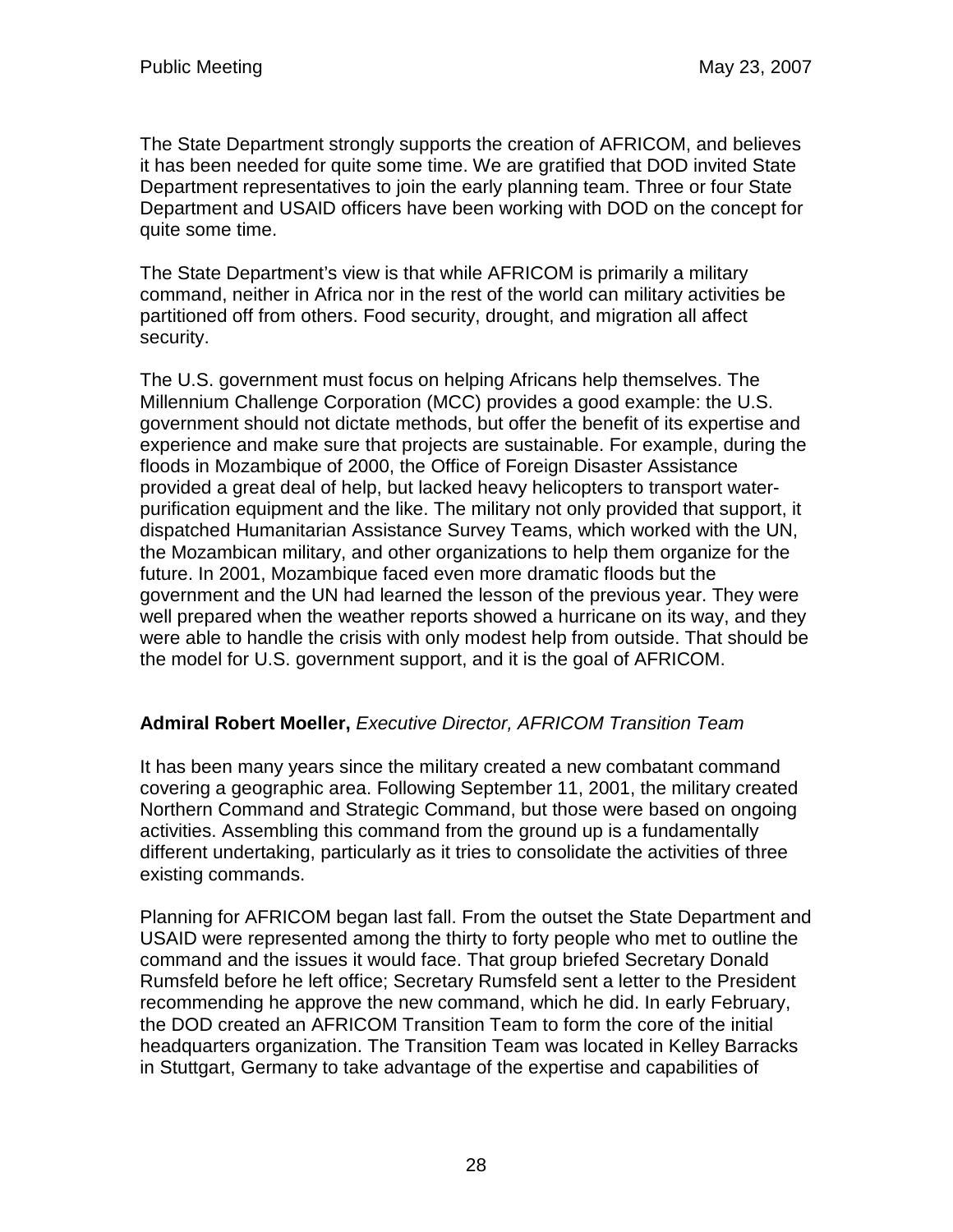EUCOM, since EUCOM is responsible for more military activities in Africa than any other command.

Today, the AFRICOM Transition Team is busy determining how many of EUCOM's responsibilities it will assume when it begins operations this fall. Most of these calculations are based on the number of people available on staff. Many of these staff members will be men and women in uniform, some will be DOD civilians, and some will be civilians from other agencies. Ultimately, AFRICOM will have many staff members from departments such as Agriculture, Commerce, and Health and Human Services.

Over the course of the next year, as AFRICOM approaches the date of its full operational capability (October 1, 2008), it will assume responsibility for more and more activities, including all CENTCOM activities in the Horn of Africa. It is important to all stakeholders, including DOD's interagency partners, that no ongoing activities are disturbed.

Ultimately AFRICOM will be headquartered in Africa. The Transition Team has recently begun planning for that shift as well, by developing criteria for a good location. These include infrastructure, force protection, and political circumstances, and are informed by recent consultation with African nations. That consultation process will continue in the months ahead; meanwhile in Washington the transition team has consulted with African ambassadors, deputy chiefs of mission, and defense attachés.

The Transition Team has also begun considering the role of intelligence. A week ago a large working group from the defense intelligence and other intelligence communities gathered to consider what intelligence and, more importantly, what information architecture AFRICOM will need. That structure will look fundamentally different from that of any other command, since AFRICOM will need different types of information and will also need to share information differently with its partners.

AFRICOM is a work in progress. It will appear one way this fall, probably quite differently in the fall of 2008, and probably very differently in three to five years as it learns how to support other U.S. agencies and other nations most effectively.

#### **Michael Hess,** Assistant Administrator for Democracy, Conflict, and Humanitarian Assistance, USAID

USAID has worked closely with the military on the creation of AFRICOM. This is only the latest phase in a long relationship between USAID and the military, which lately the Agency has tried to make even more productive by creating the Office of Military Affairs. A senior development advisor is already working with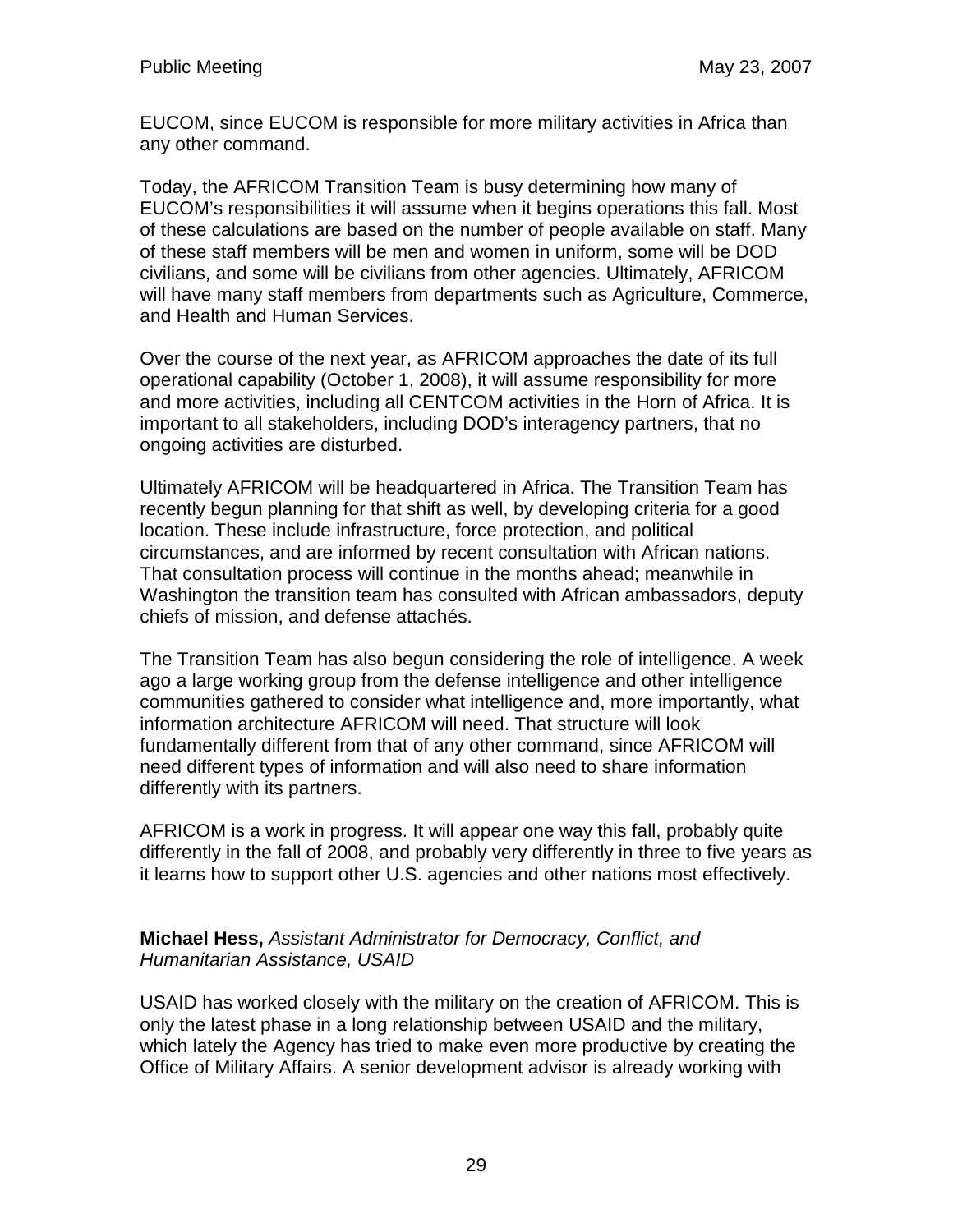EUCOM as it structures its engagement strategies. Collaborating with the DOD on AFRICOM is a logical next step in this cooperative relationship.

### **Wade Warren,** Acting Deputy Assistant Administrator for Africa, USAID

The Africa Bureau has dedicated a staff member full time to help in the development of AFRICOM. NGO partners will ultimately have to be integrated into this relationship; that may occur through USAID, though the specific mechanisms will take time to evolve.

## **Questions and Answers**

**Nancy Lindborg,** ACVFA Member, said that as she understood it, AFRICOM will create entities with representation from a variety of civilian agencies. She asked how it would avoid duplicating or overriding existing embassy and USAID structures in various countries.

**Adm. Moeller** replied that the purpose of including representatives of other agencies was to allow better collaboration with existing country teams, to keep AFRICOM aware of how it can help each ambassador achieve his or her goals. A model can be found in the work of the Combined Joint Task Force–Horn of Africa (JTF-HOA), which has established enhanced liaisons between headquarters and each of the country teams. This has helped JTF-HOA commanders understand ambassadors' needs and requirements and support these more readily. That model has been well received, and AFRICOM will look to expand it where it makes sense to do so.

**Ms. Lindborg** asked whether that meant that AFRICOM's civilian staff members would be primarily liaisons and not implementers of programs.

**Adm. Moeller** said that no, they will have staff responsibilities, which should put them in a strong position to support ambassadors and help AFRICOM plan its efforts effectively.

**William Reese**, ACVFA Member, asked whether, apart from this support to embassies and country teams, AFRICOM would work on issues at a transnational, regional scale.

**Adm. Moeller** said that yes, there may be issues that are best addressed on a large scale. That points to some of the strengths of a unified command: its improved planning capabilities and the greater resources it can marshal.

**Mr. Hess** noted that today responsibilities are spread across three combatant commanders, making it more difficult to coordinate regionally. Coordination at the country level is a tactical issue; in theory, a combatant commander thinks at the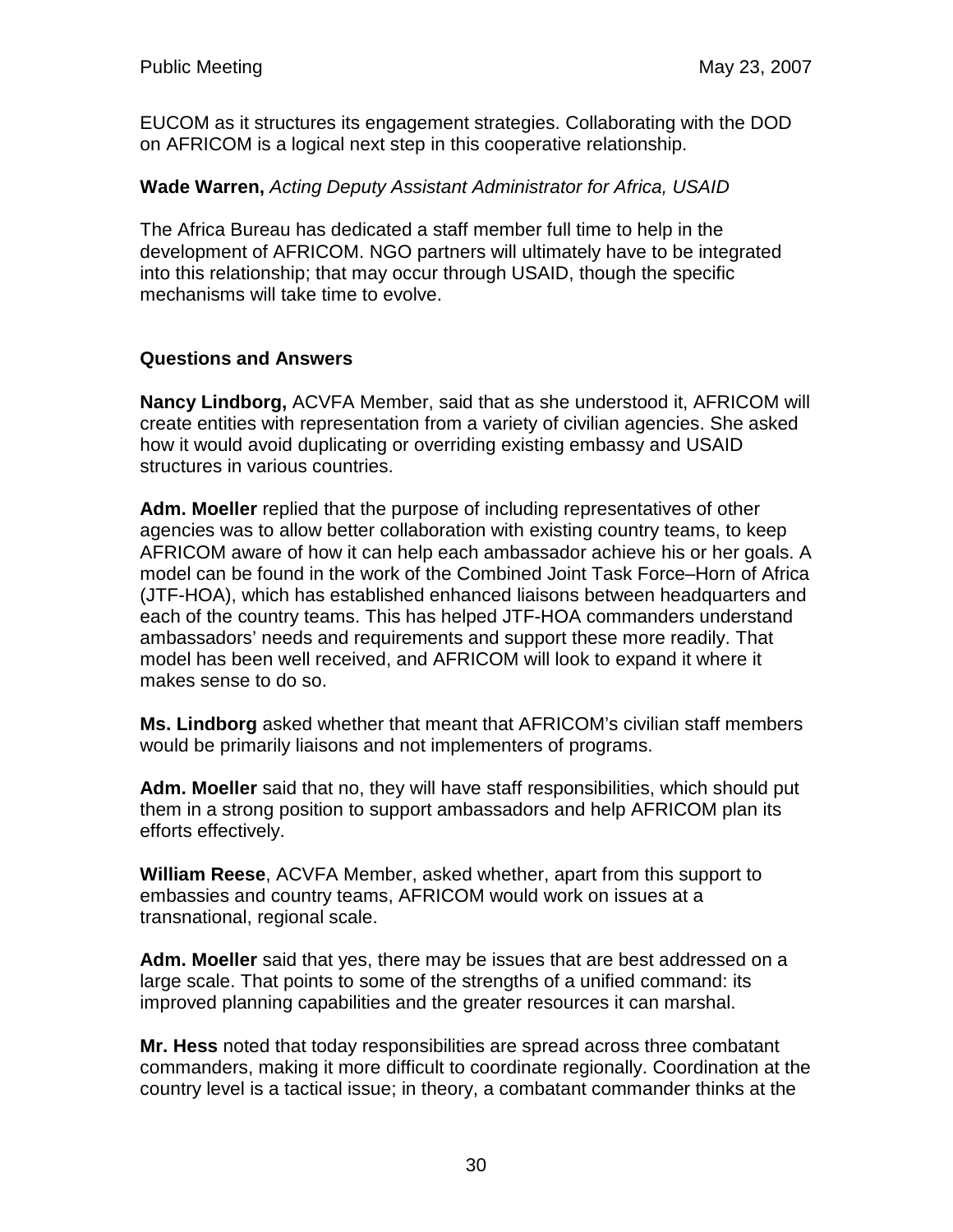strategic level and sets policy, which is then carried out at the country level. In the past, the military's ability to carry out policy at the country level has not always been consistent. It has depended on the size of the staff and the knowledge of the staff's members. Having a senior USAID representative at the combatant command will allow more consistent discussion of development issues at every level.

**Amb. Loftis** offered the example of a recent multimillion-dollar MCC portimprovement project. By chance the team discovered that under the existing plans, the port would not qualify to export to the United States, as it would fail the requirements of the Container Security Act. That would have been a huge blow to the effort and a great embarrassment. The goal of AFRICOM is in part to examine such projects and alert the country team to essential details that it may have missed.

**Sam Worthington,** ACVFA Member, asked for greater clarification of the specific roles AFRICOM will play. The NGO community is very sensitive to the need for a clearly delineated space for NGO work, free of possibly harmful associations.

**Amb. Loftis** said that the new command would not likely result in a new flow of resources to Africa. Instead, the hope is that AFRICOM will advocate for additional resources to civilian agencies appropriate for the given activities. The types of humanitarian assistance in which AFRICOM will participate are those in which the military is already engaged: largely those designed to build trust. The military will not change a country's educational system by building a few schools; that exercise is designed primarily to win friends. Instead, AFRICOM will focus on helping African nations develop their abilities to manage their borders and maintain internal security while supporting standards of democratic governance and protecting human rights. AFRICOM may even include an office designed specifically to reach out to NGOs, international organizations, and civil society.

**Michael Nyenhuis,** ACVFA Member, asked how, given that staff members of various agencies will serve under a military commander, AFRICOM would mitigate against the appearance or actual practice of serving as a coordinating point for U.S. activities in Africa.

**Amb. Loftis** said that the best way to mitigate against it was not to do it. The authorities of USAID, the Department of State, and the DOD will remain intact. AFRICOM will seek mainly to ensure that American security and military priorities are addressed consistently, and to the degree it can, it will support the activities of other agencies. The senior State Department official at AFRICOM will never have the authority to give orders to an ambassador; that authority rests only with the Secretary of State, the Assistant Secretaries, and the President. Similarly, AFRICOM will not be able to commit any other agency to a course of action. Finally, the command's activities within a given country will be subject not only to the approval of the chief of mission but also that of the host government itself.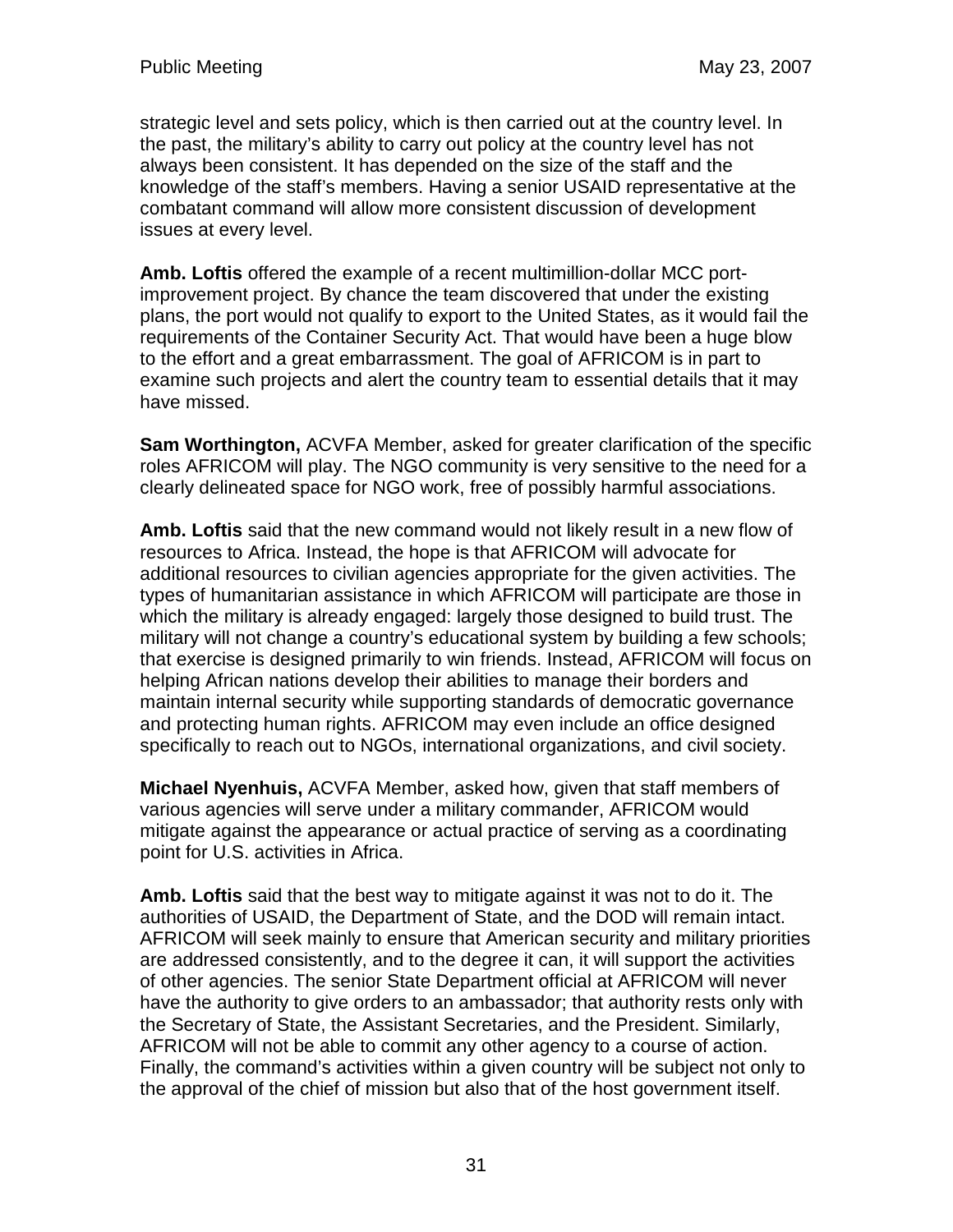**Elise Fiber Smith,** ACVFA Member, noted that NGOs in the field have had years of partnerships with local civil-society groups that have resulted in a participatory, consultative process to respond to problems. She asked whether AFRICOM had considered how it will reach out to civil society, either directly or through NGOs.

**Adm. Moeller** replied that AFRICOM is only in the early stages of considering such questions, but that it is interested in them. Given what NGOs are trying to accomplish, AFRICOM will ask itself how it can best help them. In all areas, even with regard to military structure, AFRICOM plans to consult with NGOs, USAID, and others as it develops.

**Theodore Weihe,** ACVFA Member, asked how Admiral Moeller has been received by African leaders, given his naval background and the fact that many of those leaders came from ground forces.

**Adm. Moeller** said that Africans have a good understanding of the U.S. concept of "jointness," and that in his many dealings with leaders in the Horn of Africa it had never been an important issue.

**Mr. Reese** added that the military could teach civilian aid agencies important lessons about jointness.

**Timothy Flanigan,** ACVFA Member, noted that recent years had seen great increases in U.S. efforts to combat diseases in Africa, including HIV/AIDS, tuberculosis, and malaria, to great effect. DOD has considerable medical capabilities and is already quietly involved in PEPFAR. He asked what opportunities AFRICOM saw for greater involvement in such efforts.

**Adm. Moeller** said that the AFRICOM Transition Team has had discussions with the representatives of the Office of the Secretary of Defense (OSD) responsible for such undertakings. AFRICOM may seek to expand upon existing work or try to make it more effective, but, as in so many other areas, its plans are at an early stage.

**Mr. Flanigan** added that while the U.S. DOD does have experience in putting its medical capabilities to use in the civilian sphere, other countries do not. He suggested that AFRICOM could be helpful in teaching African nations how to make wider use of their military medical capabilities, which can be quite substantial even in very poor areas.

**Adm. Moeller** agreed, but cautioned that the devil was in the details.

**Aaron Williams,** ACVFA Member, asked what would be AFRICOM's top goals for its first year.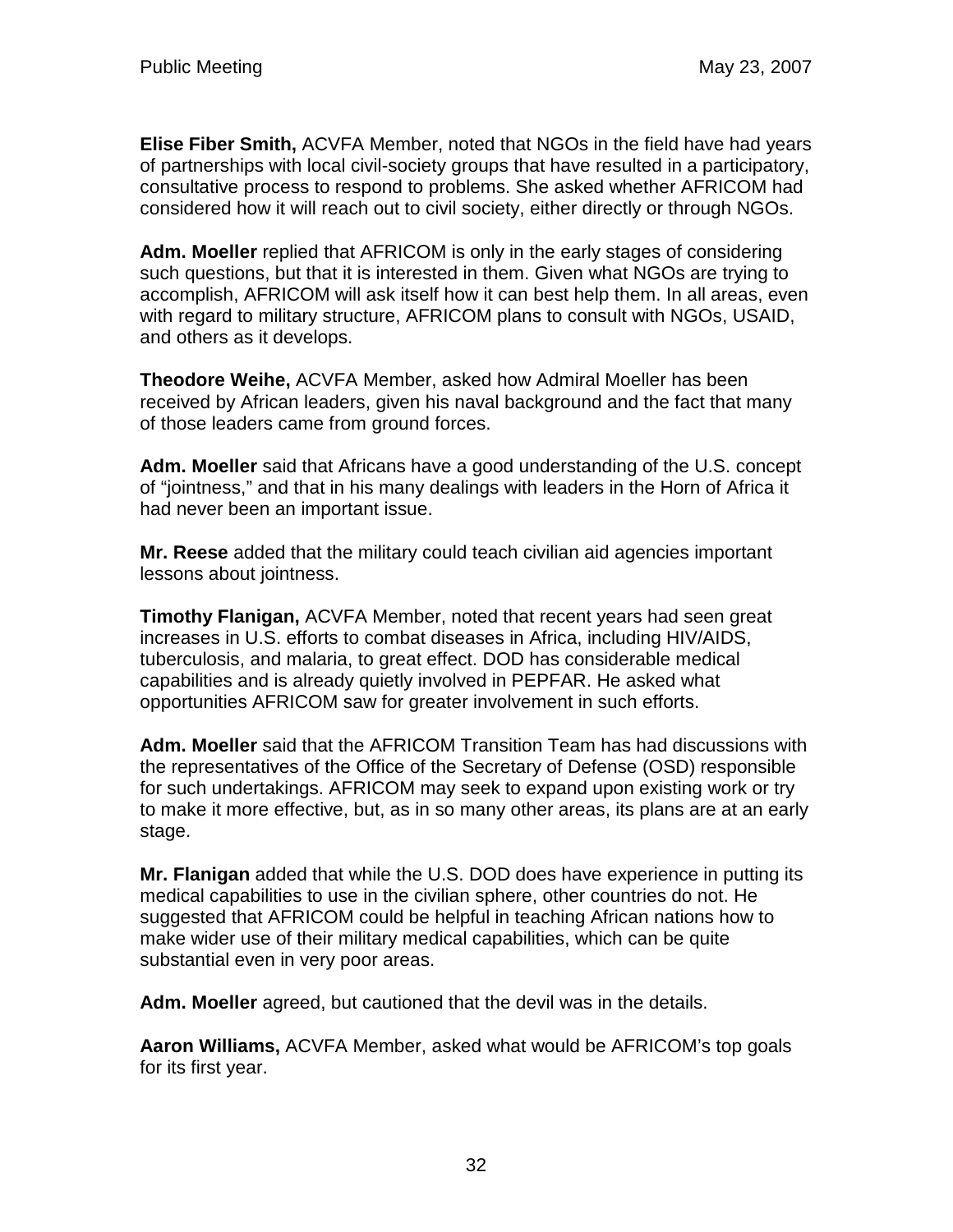**Adm. Moeller** answered that first, AFRICOM will determine which regions or nations could most use its help in expanding their abilities to handle existing or potential security problems. Second, because medical challenges have such a great effect on a large portion of the continent, AFRICOM must structure itself to deal with them as effectively as possible.

**Stephen Moseley,** ACVFA Member, asked about AFRICOM's likely level of funding.

**Adm. Moeller** said it was too early to provide a figure. The Transition Team is in discussions with the OSD comptroller about the resources it will take to support the command and the envisioned interagency work. For one thing, the Transition Team still has not fully determined how AFRICOM can best support the work of other agencies. It will prepare an answer to these questions over the course of the summer.

**Mr. Warren** added that while USAID's funds available in Africa are not unlimited (\$2.5 billion for development and \$1 billion in humanitarian aid), the Agency plans to work closely with AFRICOM to make the most of whatever new resources the command does bring. For example, if the military decides to build a school and USAID is already working in the same country to train teachers, provide textbooks, and establish parent-teacher organizations, those projects should be coordinated, as has not always been the case in the past.

**Mr. Moseley** asked whether he understood correctly that apart from its personnel budget, AFRICOM planned to fund programmatic interventions in health, education, the environment, and other areas.

**Adm. Moeller** that AFRICOM would consider whether such interventions make sense, and that if so, it would seek budget authority for them.

**Ron Senykoff,** USAID representative to BIFAD, asked how AFRICOM would train military personnel to break down barriers between the military and NGOs that arise from their different cultures and methods of communication.

**Adm. Moeller** said that the Transition Team had discussed that question a great deal. Joint Forces Command in Norfolk, VA, has responsibility for training and certifying the staff of a new unified command such as AFRICOM. Given that AFRICOM will have a significant interagency presence, the training requirements are quite novel; Joint Forces Command must think through how to train both military personnel and members of other agencies to address those very issues. The Africa Center for Strategic Studies will also play a significant role in this effort. First, of course, AFRICOM must gather a headquarters staff to train.

**Mr. Hess** said that this issue must be addressed in part in military schoolhouses. The military does a very good job of training, and does so because it has a